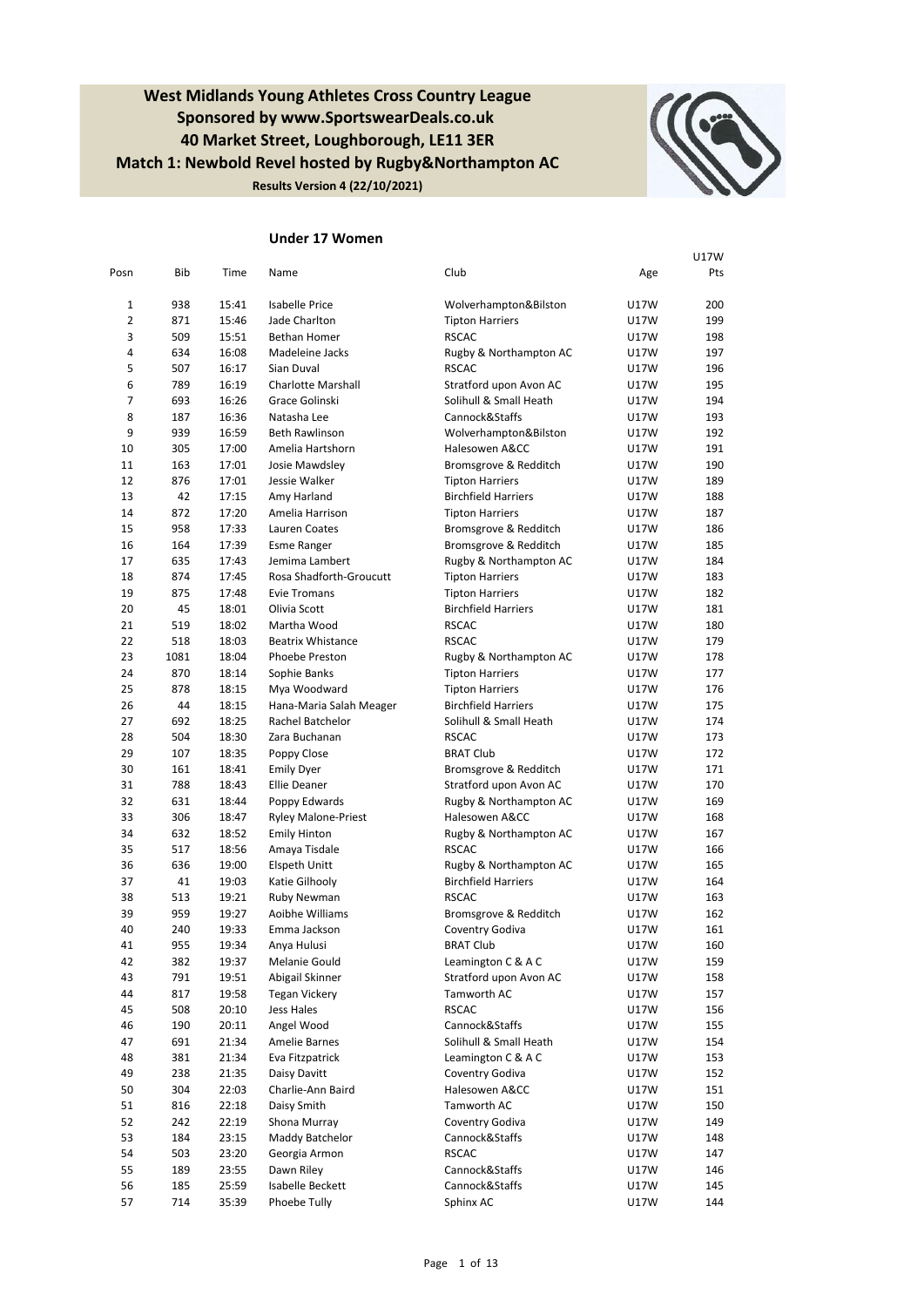### **Under 17 Women Team Results Points** Points Points Phity

| A Team | 1  | <b>Tipton Harriers</b>     | 2(871) 12(876) 14(872)  | 575 |
|--------|----|----------------------------|-------------------------|-----|
|        | 2  | <b>RSCAC</b>               | 3(509) 5(507) 21(519)   | 574 |
|        | 3  | Bromsgrove & Redditch      | 11(163) 15(958) 16(164) | 561 |
|        | 4  | Rugby & Northampton AC     | 4(634) 17(635) 23(1081) | 559 |
|        | 5  | <b>Birchfield Harriers</b> | 13(42) 20(45) 26(44)    | 544 |
|        | 6  | Stratford upon Avon AC     | 6(789) 31(788) 43(791)  | 523 |
|        | 7  | Solihull & Small Heath     | 7(693) 27(692) 47(691)  | 522 |
|        | 8  | Halesowen A&CC             | 10(305) 33(306) 50(304) | 510 |
|        | 9  | Cannock&Staffs             | 8(187) 46(190) 53(184)  | 496 |
|        | 10 | Coventry Godiva            | 40(240) 49(238) 52(242) | 462 |
|        | 11 | Wolverhampton&Bilston      | 1(938) 9(939)           | 392 |
|        | 12 | <b>BRAT Club</b>           | 29(107) 41(955)         | 332 |
|        | 13 | Leamington C & A C         | 42(382) 48(381)         | 312 |
|        | 14 | Tamworth AC                | 44(817) 51(816)         | 307 |
|        | 15 | Sphinx AC                  | 57(714)                 | 144 |

U11B

# **Under 11 Boys**

| Posn           | Bib  | Time  | Name                   | Club                       | Age  | Pts |
|----------------|------|-------|------------------------|----------------------------|------|-----|
| $\mathbf 1$    | 434  | 05:35 | Will Seager            | <b>RSCAC</b>               | U11B | 200 |
| $\overline{2}$ | 1109 | 05:41 | Seb Palmer             | Wolverhampton&Bilston      | U11B | 199 |
| 3              | 56   | 05:42 | James Longworth        | <b>BRAT Club</b>           | U11B | 198 |
| 4              | 55   | 05:43 | Oliver Knight          | <b>BRAT Club</b>           | U11B | 197 |
| 5              | 433  | 05:49 | Sam Seager             | <b>RSCAC</b>               | U11B | 196 |
| 6              | 520  | 05:50 | David Allen            | Rugby & Northampton AC     | U11B | 195 |
| 7              | 113  | 05:53 | Jacob Wagstaff         | Bromsgrove & Redditch      | U11B | 194 |
| 8              | 1032 | 05:56 | Yuvan Sidhu            | <b>RSCAC</b>               | U11B | 193 |
| 9              | 420  | 05:56 | Jayden Bailey          | <b>RSCAC</b>               | U11B | 192 |
| 10             | 5    | 05:58 | Jack Morris            | <b>Birchfield Harriers</b> | U11B | 191 |
| 11             | 193  | 05:59 | Morgan Nabney          | Coventry Godiva            | U11B | 190 |
| 12             | 881  | 06:03 | Harry Dornan           | Wolverhampton&Bilston      | U11B | 189 |
| 13             | 1028 | 06:04 | Reece Barrows          | <b>RSCAC</b>               | U11B | 188 |
| 14             | 3    | 06:05 | Rocco Hawley           | <b>Birchfield Harriers</b> | U11B | 187 |
| 15             | 888  | 06:05 | Jonathan Yang          | Wolverhampton&Bilston      | U11B | 186 |
| 16             | 880  | 06:06 | <b>Isaac Danbury</b>   | Wolverhampton&Bilston      | U11B | 185 |
| 17             | 2011 | 06:07 | Thomas Green           | Kenilworth Runners         | U11B | 184 |
| 18             | 194  | 06:10 | Alvin Wamala           | Coventry Godiva            | U11B | 183 |
| 19             | 51   | 06:18 | Max Bone               | <b>BRAT Club</b>           | U11B | 182 |
| 20             | 536  | 06:18 | Harvey Woods           | Rugby & Northampton AC     | U11B | 181 |
| 21             | 887  | 06:18 | Theo Ulfig             | Wolverhampton&Bilston      | U11B | 180 |
| 22             | 794  | 06:19 | Alex Hall              | Tamworth AC                | U11B | 179 |
| 23             | 717  | 06:19 | Harrison Geden         | Stratford upon Avon AC     | U11B | 178 |
| 24             | 314  | 06:19 | Reuben Pettifer        | <b>Kenilworth Runners</b>  | U11B | 177 |
| 25             | 191  | 06:20 | Sammy Homer            | Coventry Godiva            | U11B | 176 |
| 26             | 793  | 06:20 | <b>Freddie Burgess</b> | Tamworth AC                | U11B | 175 |
| 27             | 523  | 06:21 | Kieran Brookes         | Rugby & Northampton AC     | U11B | 174 |
| 28             | 1061 | 06:29 | Kai Hewitt             | Rugby & Northampton AC     | U11B | 173 |
| 29             | 1055 | 06:29 | Hubert Cybulski        | Rugby & Northampton AC     | U11B | 172 |
| 30             | 50   | 06:30 | Mustopha Bailey        | <b>BRAT Club</b>           | U11B | 171 |
| 31             | 534  | 06:30 | Alf Taylor             | Rugby & Northampton AC     | U11B | 170 |
| 32             | 529  | 06:31 | Rufus Jones            | Rugby & Northampton AC     | U11B | 169 |
| 33             | 720  | 06:32 | <b>Henry Sims</b>      | Stratford upon Avon AC     | U11B | 168 |
| 34             | 243  | 06:35 | Nahum Worrall          | <b>DASH</b>                | U11B | 167 |
| 35             | 940  | 06:35 | Aedan Matamisa         | <b>Birchfield Harriers</b> | U11B | 166 |
| 36             | 525  | 06:36 | Luca Dodwell           | Rugby & Northampton AC     | U11B | 165 |
| 37             | 1060 | 06:37 | Jan Hemmington         | Rugby & Northampton AC     | U11B | 164 |
| 38             | 427  | 06:39 | George Harradence      | <b>RSCAC</b>               | U11B | 163 |
| 39             | 947  | 06:41 | Daniel Tyler           | <b>BRAT Club</b>           | U11B | 162 |
| 40             | 532  | 06:41 | <b>Tyler Moreton</b>   | Rugby & Northampton AC     | U11B | 161 |
| 41             | 792  | 06:43 | Luke Bebbington        | Tamworth AC                | U11B | 160 |
| 42             | 527  | 06:43 | Tom Halsey             | Rugby & Northampton AC     | U11B | 159 |
| 43             | 820  | 06:43 | Jay Lindop             | <b>Tipton Harriers</b>     | U11B | 158 |
| 44             | 167  | 06:44 | Archie Herriman        | Cannock&Staffs             | U11B | 157 |
| 45             | 818  | 06:44 | Evan Carvill           | <b>Tipton Harriers</b>     | U11B | 156 |
| 46             | 721  | 06:45 | <b>Toby Spriggs</b>    | Stratford upon Avon AC     | U11B | 155 |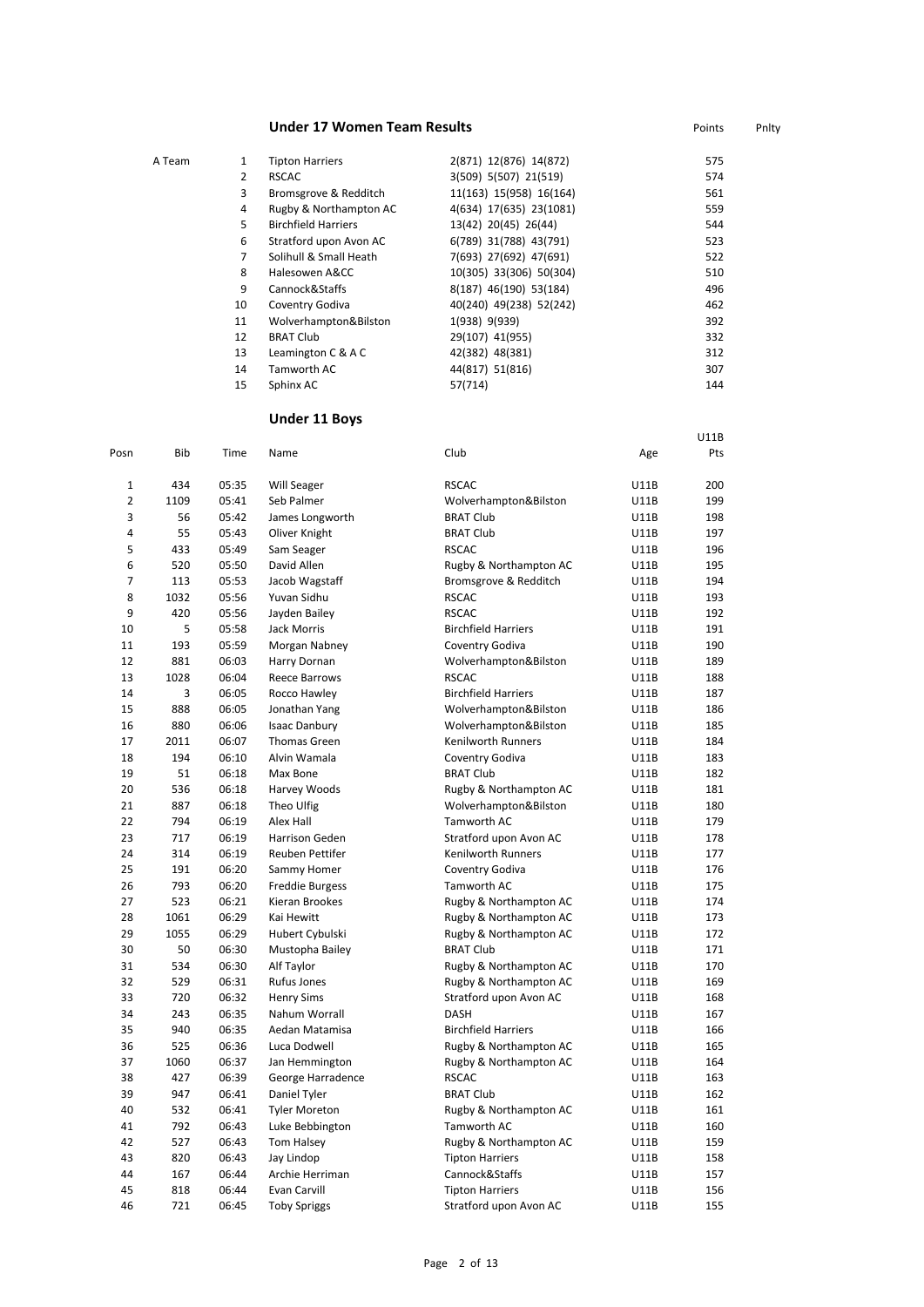| 47  | 521         | 06:45          | Ishan Bains-Rousseau                | Rugby & Northampton AC       | U11B | 154        |
|-----|-------------|----------------|-------------------------------------|------------------------------|------|------------|
| 48  | 1122        | 06:46          | Nimal Carson                        | Leamington C & A C           | U11B | 153        |
| 49  | 422         | 06:48          | <b>Arthur Cartwright</b>            | <b>RSCAC</b>                 | U11B | 152        |
| 50  | 424         | 06:49          | Aaron Kohli                         | <b>RSCAC</b>                 | U11B | 151        |
| 51  | 418         | 06:49          | Hakam Allouh                        | <b>RSCAC</b>                 | U11B | 150        |
| 52  | 112         | 06:50          | Harry Cartwright                    | Bromsgrove & Redditch        | U11B | 149        |
| 53  | 879         | 06:51          | <b>Thomas Buggins</b>               | Wolverhampton&Bilston        | U11B | 148        |
| 54  | 111         | 06:52          | Henri Campbell                      | Bromsgrove & Redditch        | U11B | 147        |
| 55  | 1058        | 06:54          | George Harrison                     | Rugby & Northampton AC       | U11B | 146        |
| 56  | 431         | 06:55          | Leo Pickering-Grainger              | <b>RSCAC</b>                 | U11B | 145        |
| 57  | 1027        | 06:56          | <b>Rory Bennett</b>                 | <b>RSCAC</b>                 | U11B | 144        |
| 58  | 421         | 06:58          | Daniel Burman                       | <b>RSCAC</b>                 | U11B | 143        |
| 59  | 426         | 07:02          | <b>Henry Grant</b>                  | <b>RSCAC</b>                 | U11B | 142        |
| 60  | 1029        | 07:07          | <b>Oliver Peers</b>                 | <b>RSCAC</b>                 | U11B | 141        |
| 61  | 1           | 07:08          | Sai Chauhan                         | <b>Birchfield Harriers</b>   | U11B | 140        |
| 62  | 739         | 07:08          | Toby Wilkinson                      | Stratford upon Avon AC       | U11B | 139        |
| 63  | 1008        | 07:08          | Joseph Cooknell                     | Leamington C & A C           | U11B | 138        |
| 64  | 423         | 07:10          | George Dean                         | <b>RSCAC</b>                 | U11B | 137        |
| 65  | 718         | 07:12          | <b>Ben Harrison</b>                 | Stratford upon Avon AC       | U11B | 136        |
| 66  | 1065        | 07:14          | Dylan Newman                        | Rugby & Northampton AC       | U11B | 135        |
| 67  | 58          | 07:15          | Muayyad Mohamed                     | <b>BRAT Club</b>             | U11B | 134        |
| 68  | 1099        | 07:16          | <b>Dylan Thomas</b>                 | Tamworth AC                  | U11B | 133        |
| 69  | 432         | 07:16          | Theo Ross                           | <b>RSCAC</b>                 | U11B | 132        |
| 70  | 357         | 07:17          | George Laing                        | Leamington Athletics Academy | U11B | 131        |
| 71  | 192         | 07:17          | Daniel Jackson                      | Coventry Godiva              | U11B | 130        |
| 72  | 533         | 07:21          | James Skinner                       | Rugby & Northampton AC       | U11B | 129        |
| 73  | 960         | 07:21          | Will Hadley                         | Cannock&Staffs               | U11B | 128        |
| 74  | 795         | 07:22          | Max Hodson                          | Tamworth AC                  | U11B | 127        |
| 75  | 1098        | 07:24          | Joshua Hunt                         | Tamworth AC                  | U11B | 126        |
| 76  | 821         | 07:25          | Ollie Potter                        |                              |      | 125        |
| 77  |             | 07:26          |                                     | <b>Tipton Harriers</b>       | U11B |            |
| 78  | 1059        |                | William Harrison                    | Rugby & Northampton AC       | U11B | 124        |
| 79  | 429         | 07:30          | Joseph O'Rourke                     | <b>RSCAC</b>                 | U11B | 123<br>122 |
| 80  | 1064<br>722 | 07:32<br>07:36 | William King                        | Rugby & Northampton AC       | U11B | 121        |
|     |             |                | Henry Thomas                        | Stratford upon Avon AC       | U11B |            |
| 81  | 336         | 07:38          | William Todd                        | <b>KSAC</b>                  | U11B | 120        |
| 82  | 1068        | 07:39          | Henry Schwartz-Jones                | Rugby & Northampton AC       | U11B | 119        |
| 83  | 255         | 07:41          | Huw Brook                           | Halesowen A&CC               | U11B | 118        |
| 84  | 333         | 07:41          | George Henry                        | <b>KSAC</b>                  | U11B | 117        |
| 85  | 1053        | 07:42          | <b>Oliver Bentley</b><br>Caleb Pitt | Rugby & Northampton AC       | U11B | 116        |
| 86  | 885         | 07:51          |                                     | Wolverhampton&Bilston        | U11B | 115        |
| 87  | 882         | 07:56          | Frankie Mason                       | Wolverhampton&Bilston        | U11B | 114        |
| 88  | 1106        | 08:01          | Luke Orme                           | <b>Tipton Harriers</b>       | U11B | 113        |
| 89  | 823         | 08:03          | Oliver Rhodes                       | <b>Tipton Harriers</b>       | U11B | 112        |
| 90  | 53          | 08:12          | Arber Gjoka                         | <b>BRAT Club</b>             | U11B | 111        |
| 91  | 1108        | 08:15          | Lewis Neilson                       | Wolverhampton&Bilston        | U11B | 110        |
| 92  | 524         | 08:20          | Noah Dale                           | Rugby & Northampton AC       | U11B | 109        |
| 93  | 358         | 08:21          | Max Robbins                         | Leamington Athletics Academy | U11B | 108        |
| 94  | 54          | 08:22          | <b>Toby Godsal</b>                  | <b>BRAT Club</b>             | U11B | 107        |
| 95  | 526         | 08:22          | Dinula Gunawardena                  | Rugby & Northampton AC       | U11B | 106        |
| 96  | 1123        | 08:23          | Radley Mayne                        | Bromsgrove & Redditch        | U11B | 105        |
| 97  | 819         | 08:25          | Mikey Edmunds                       | <b>Tipton Harriers</b>       | U11B | 104        |
| 98  | 945         | 08:27          | Yahia Hamza                         | <b>BRAT Club</b>             | U11B | 103        |
| 99  | 822         | 08:47          | Jack Rhodes                         | <b>Tipton Harriers</b>       | U11B | 102        |
| 100 | 702         | 09:52          | Alexander Turner                    | Sphinx AC                    | U11B | 101        |

# **Under 11 Boys Team Results Points** Points Pnlty

| A Team |    | <b>RSCAC</b>               | 1(434) 5(433) 8(1032) 9(420) 13(1028)   | 969 |
|--------|----|----------------------------|-----------------------------------------|-----|
|        | 2  | Wolverhampton&Bilston      | 2(1109) 12(881) 15(888) 16(880) 21(887) | 939 |
|        | 3  | <b>BRAT Club</b>           | 3(56) 4(55) 19(51) 30(50) 39(947)       | 910 |
|        | 4  | Rugby & Northampton AC     | 6(520) 20(536) 27(523) 28(1061) 29(105  | 895 |
|        | 5  | Stratford upon Avon AC     | 23(717) 33(720) 46(721) 62(739) 65(718) | 776 |
|        | 6  | Tamworth AC                | 22(794) 26(793) 41(792) 68(1099) 74(79  | 774 |
|        |    | <b>Birchfield Harriers</b> | 10(5) 14(3) 35(940) 61(1)               | 684 |
|        | 8  | Coventry Godiva            | 11(193) 18(194) 25(191) 71(192)         | 679 |
|        | 9  | <b>Tipton Harriers</b>     | 43(820) 45(818) 76(821) 88(1106) 89(82  | 664 |
|        | 10 | Bromsgrove & Redditch      | 7(113) 52(112) 54(111) 96(1123)         | 595 |
|        | 11 | <b>Kenilworth Runners</b>  | 17(2011) 24(314)                        | 361 |
|        | 12 | Leamington C & A C         | 48(1122) 63(1008)                       | 291 |
|        |    |                            |                                         |     |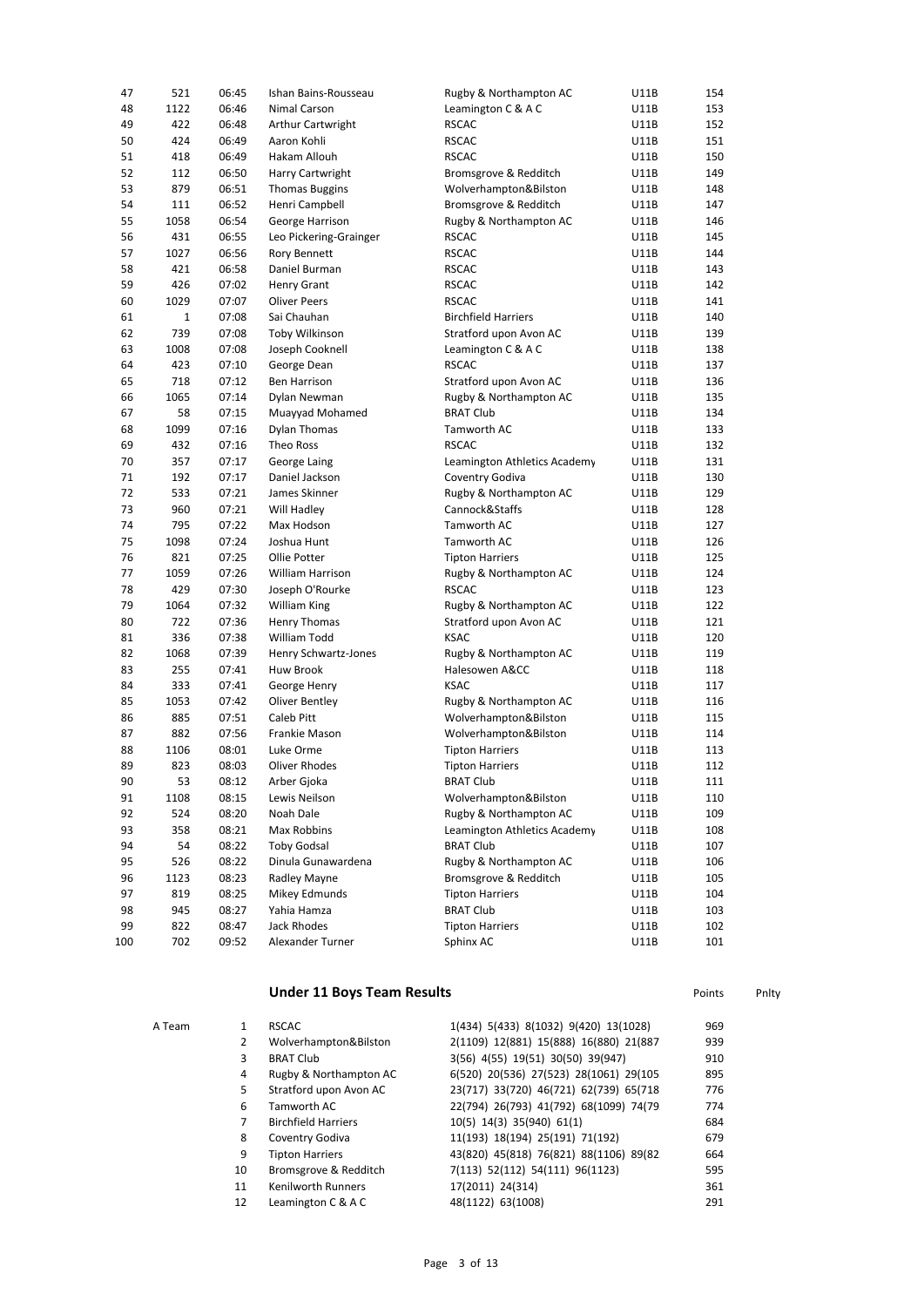| 13 | Cannock&Staffs               | 44(167) 73(960) | 285 |
|----|------------------------------|-----------------|-----|
| 14 | Leamington Athletics Academy | 70(357) 93(358) | 239 |
| 15 | KSAC                         | 81(336) 84(333) | 237 |
| 16 | <b>DASH</b>                  | 34(243)         | 167 |
| 17 | Halesowen A&CC               | 83(255)         | 118 |
| 18 | Sphinx AC                    | 100(702)        | 101 |

U17M

### **Under 17 Men**

| Posn           | Bib  | Time  | Name                   | Club                       | Age  | Pts |
|----------------|------|-------|------------------------|----------------------------|------|-----|
| 1              | 781  | 17:38 | Alex Adams             | Stratford upon Avon AC     | U17M | 200 |
| $\overline{2}$ | 620  | 18:09 | <b>Dominic Evans</b>   | Rugby & Northampton AC     | U17M | 199 |
| 3              | 501  | 18:11 | <b>Ethan Patel</b>     | <b>RSCAC</b>               | U17M | 198 |
| 4              | 786  | 18:26 | <b>Taylor Stubbins</b> | Stratford upon Avon AC     | U17M | 197 |
| 5              | 37   | 18:30 | <b>Tyler Hawley</b>    | <b>Birchfield Harriers</b> | U17M | 196 |
| 6              | 104  | 18:39 | Jeremy Maclean         | <b>BRAT Club</b>           | U17M | 195 |
| 7              | 99   | 18:40 | Tom Burdett            | <b>BRAT Club</b>           | U17M | 194 |
| 8              | 100  | 18:42 | Alex Dickson           | <b>BRAT Club</b>           | U17M | 193 |
| 9              | 500  | 18:47 | George O'Connor        | <b>RSCAC</b>               | U17M | 192 |
| 10             | 937  | 18:48 | James Neilson          | Wolverhampton&Bilston      | U17M | 191 |
| 11             | 867  | 19:07 | Cameron Lomax          | <b>Tipton Harriers</b>     | U17M | 190 |
| 12             | 416  | 19:17 | Sam Yates              | <b>Nuneaton Harriers</b>   | U17M | 189 |
| 13             | 626  | 19:23 | Louis Starr            | Rugby & Northampton AC     | U17M | 188 |
| 14             | 615  | 19:28 | Danny Carter           | Rugby & Northampton AC     | U17M | 187 |
| 15             | 784  | 19:28 | Theo Skirvin           | Stratford upon Avon AC     | U17M | 186 |
| 16             | 864  | 19:29 | Seth Avery             | <b>Tipton Harriers</b>     | U17M | 185 |
| 17             | 101  | 19:45 | Oscar Fleming          | <b>BRAT Club</b>           | U17M | 184 |
| 18             | 936  | 19:47 | Dylan Illidge          | Wolverhampton&Bilston      | U17M | 183 |
| 19             | 785  | 19:48 | <b>Caleb Spriggs</b>   | Stratford upon Avon AC     | U17M | 182 |
| 20             | 783  | 19:51 | Tom Francioni          | Stratford upon Avon AC     | U17M | 181 |
| 21             | 625  | 19:54 | Cian Shea              | Rugby & Northampton AC     | U17M | 180 |
| 22             | 35   | 20:09 | Luca Bradley           | <b>Birchfield Harriers</b> | U17M | 179 |
| 23             | 234  | 20:11 | Adam Jackson           | Coventry Godiva            | U17M | 178 |
| 24             | 36   | 20:13 | Max Chappelle          | <b>Birchfield Harriers</b> | U17M | 177 |
| 25             | 782  | 20:25 | Tom Cox                | Stratford upon Avon AC     | U17M | 176 |
| 26             | 98   | 20:25 | Oliver Brown           | <b>BRAT Club</b>           | U17M | 175 |
| 27             | 494  | 20:34 | Ethan Cook             | <b>RSCAC</b>               | U17M | 174 |
| 28             | 619  | 20:38 | Oscar Delgado-Major    | Rugby & Northampton AC     | U17M | 173 |
| 29             | 495  | 20:38 | <b>Nick Crees</b>      | <b>RSCAC</b>               | U17M | 172 |
| 30             | 159  | 20:42 | Henry Gibbs            | Bromsgrove & Redditch      | U17M | 171 |
| 31             | 102  | 20:48 | Morgan Hill            | <b>BRAT Club</b>           | U17M | 170 |
| 32             | 232  | 20:56 | Alfie Brusch           | Coventry Godiva            | U17M | 169 |
| 33             | 621  | 20:57 | Jack Main              | Rugby & Northampton AC     | U17M | 168 |
| 34             | 868  | 21:03 | Ben Lucas              | <b>Tipton Harriers</b>     | U17M | 167 |
| 35             | 866  | 21:08 | Korey Hazlewood        | <b>Tipton Harriers</b>     | U17M | 166 |
| 36             | 686  | 21:09 | Oscar Golinski         | Solihull & Small Heath     | U17M | 165 |
| 37             | 330  | 21:15 | Eoin Hankinson         | <b>Kenilworth Runners</b>  | U17M | 164 |
| 38             | 231  | 21:23 | Harrison Adams         | Coventry Godiva            | U17M | 163 |
| 39             | 294  | 21:33 | George Allen           | Halesowen A&CC             | U17M | 162 |
| 40             | 869  | 21:39 | Samuel Richards        | <b>Tipton Harriers</b>     | U17M | 161 |
| 41             | 328  | 21:53 | <b>Harry Bailey</b>    | Kenilworth Runners         | U17M | 160 |
| 42             | 688  | 21:58 | Ewan Naisbitt          | Solihull & Small Heath     | U17M | 159 |
| 43             | 1080 | 22:26 | Ben Drew               | Rugby & Northampton AC     | U17M | 158 |
| 44             | 415  | 22:47 | Jack Hiatt             | <b>Nuneaton Harriers</b>   | U17M | 157 |
| 45             | 183  | 23:08 | Ethan Eisenhauer       | Cannock&Staffs             | U17M | 156 |
| 46             | 954  | 27:31 | <b>Edoardo Conaty</b>  | <b>BRAT Club</b>           | U17M | 155 |
| 47             | 103  | 28:05 | Oskar Jensen           | <b>BRAT Club</b>           | U17M | 154 |
| 48             | 682  | 29:19 | Beau Bolton            | Solihull & Small Heath     | U17M | 153 |
| 49             | 182  | 29:51 | Harry Beckett          | Cannock&Staffs             | U17M | 152 |
|                |      |       |                        |                            |      |     |

|        |   | <b>Under 17 Men Team Results</b> |                         | Points | Pnity |
|--------|---|----------------------------------|-------------------------|--------|-------|
| A Team |   | Stratford upon Avon AC           | 1(781) 4(786) 15(784)   | 583    |       |
|        |   | <b>BRAT Club</b>                 | 6(104) 7(99) 8(100)     | 582    |       |
|        | 3 | Rugby & Northampton AC           | 2(620) 13(626) 14(615)  | 574    |       |
|        | 4 | <b>RSCAC</b>                     | 3(501) 9(500) 27(494)   | 564    |       |
|        | 5 | <b>Birchfield Harriers</b>       | 5(37) 22(35) 24(36)     | 552    |       |
|        | 6 | <b>Tipton Harriers</b>           | 11(867) 16(864) 34(868) | 542    |       |
|        |   |                                  |                         |        |       |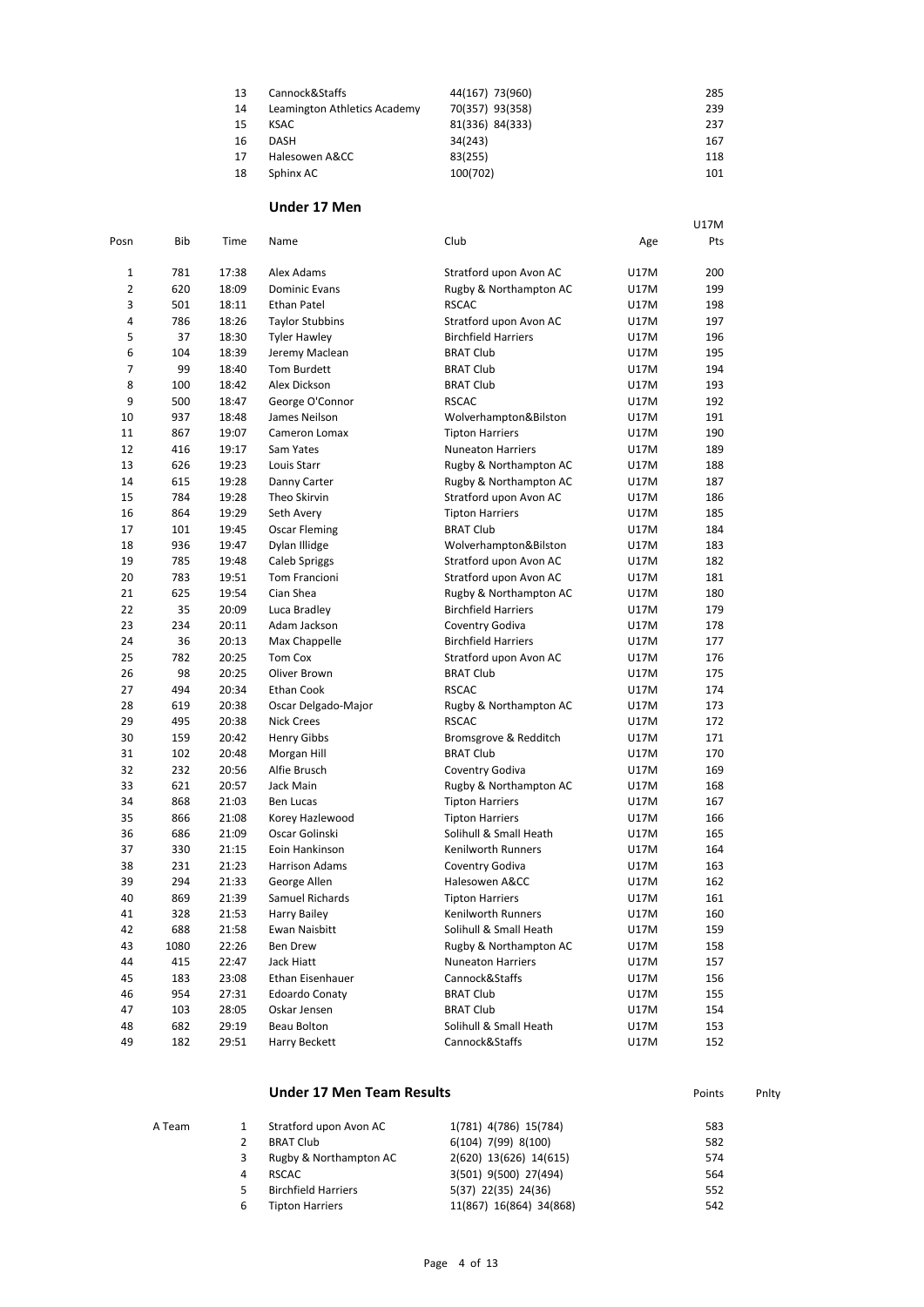|    | Coventry Godiva           | 23(234) 32(232) 38(231) | 510 |
|----|---------------------------|-------------------------|-----|
| 8  | Solihull & Small Heath    | 36(686) 42(688) 48(682) | 477 |
| 9  | Wolverhampton&Bilston     | 10(937) 18(936)         | 374 |
| 10 | <b>Nuneaton Harriers</b>  | 12(416) 44(415)         | 346 |
| 11 | <b>Kenilworth Runners</b> | 37(330) 41(328)         | 324 |
| 12 | Cannock&Staffs            | 45(183) 49(182)         | 308 |
| 13 | Bromsgrove & Redditch     | 30(159)                 | 171 |
| 14 | Halesowen A&CC            | 39(294)                 | 162 |

U11G

## **Under 11 Girls**

| Posn           | Bib  | Time           | Name                    | Club                         | Age         | Pts |
|----------------|------|----------------|-------------------------|------------------------------|-------------|-----|
|                |      |                |                         |                              |             |     |
| 1              | 833  | 05:48          | Layla Williams          | <b>Tipton Harriers</b>       | U11G        | 200 |
| $\overline{2}$ | 537  | 05:59          | <b>Elsie Bennett</b>    | Rugby & Northampton AC       | U11G        | 199 |
| 3              | 337  | 06:00          | Nicole Bevan            | <b>KSAC</b>                  | U11G        | 198 |
| 4              | 1005 | DQ             | Elle Weir               | Leamington Athletics Academy | U11G        | 0   |
| 5              | 7    | 06:11          | <b>Trinity Conway</b>   | <b>Birchfield Harriers</b>   | U11G        | 197 |
| 6              | 199  | 06:16          | Portia Nabney           | Coventry Godiva              | U11G        | 196 |
| 7              | 446  | 06:20          | Eliza Winmill           | <b>RSCAC</b>                 | <b>U11G</b> | 195 |
| 8              | 646  | 06:22          | Ada Masson              | Solihull & Small Heath       | U11G        | 194 |
| 9              | 1000 | 06:22          | Leona Delahaye          | Leamington Athletics Academy | U11G        | 193 |
| 10             | 645  | 06:23          | Lois Conduit            | Solihull & Small Heath       | U11G        | 192 |
| 11             | 441  | 06:25          | Sophia Potocka          | <b>RSCAC</b>                 | U11G        | 191 |
| 12             | 436  | 06:26          | Isla Daly               | <b>RSCAC</b>                 | U11G        | 190 |
| 13             | 1041 | 06:28          | Azia Ulhaq              | <b>RSCAC</b>                 | U11G        | 189 |
| 14             | 390  | 06:29          | Sophie Jordan           | <b>Nuneaton Harriers</b>     | U11G        | 188 |
| 15             | 890  | 06:29          | Clara Butler Montero    | Wolverhampton&Bilston        | U11G        | 187 |
| 16             | 65   | 06:29          | Sophie Longworth        | <b>BRAT Club</b>             | U11G        | 186 |
| 17             | 6    | 06:29          | Finlee Brady            | <b>Birchfield Harriers</b>   | U11G        | 185 |
| 18             | 541  | 06:31          | <b>Florence Lambert</b> | Rugby & Northampton AC       | U11G        | 184 |
| 19             | 258  | 06:33          | Nancy Thomas            | Halesowen A&CC               | U11G        | 183 |
| 20             | 1111 | 06:33          | <b>Alice Cattell</b>    | Wolverhampton&Bilston        | U11G        | 182 |
| 21             | 1075 | 06:34          | Amelie Heron            | Rugby & Northampton AC       | U11G        | 181 |
| 22             | 549  | 06:38          | Ava Webb                | Rugby & Northampton AC       | U11G        | 180 |
| 23             | 797  | 06:41          | <b>Tilly Farmer</b>     | Tamworth AC                  | U11G        | 179 |
| 24             | 941  | 06:41          | <b>Ellen Curley</b>     | <b>Birchfield Harriers</b>   | U11G        | 178 |
| 25             | 726  | 06:42          | Stella Sant             | Stratford upon Avon AC       | U11G        | 177 |
| 26             | 440  | 06:44          | Charlotte Newby         | <b>RSCAC</b>                 | U11G        | 176 |
| 27             | 1035 | 06:45          | Zara Lees               | <b>RSCAC</b>                 | U11G        | 175 |
| 28             | 889  | 06:47          | <b>Gracie Billett</b>   | Wolverhampton&Bilston        | U11G        | 174 |
| 29             | 62   | 06:47          | Maiara Dalmedo          | <b>BRAT Club</b>             | U11G        | 173 |
| 30             | 946  | 06:49          | Oshi Knox               | <b>BRAT Club</b>             | U11G        | 172 |
| 31             | 359  | 06:50          | Matilda Bean            |                              | U11G        | 171 |
|                |      |                |                         | Leamington Athletics Academy |             |     |
| 32<br>33       | 547  | 06:50<br>06:52 | Sophie Siggers          | Rugby & Northampton AC       | U11G        | 170 |
|                | 445  |                | Halle White             | <b>RSCAC</b>                 | U11G        | 169 |
| 34             | 1040 | 06:53          | Roxy Thomas             | <b>RSCAC</b>                 | U11G        | 168 |
| 35             | 1090 | 06:54          | Jasmine Mothershaw      | Stratford upon Avon AC       | U11G        | 167 |
| 36             | 438  | 06:54          | Saffron Hemmings        | <b>RSCAC</b>                 | U11G        | 166 |
| 37             | 1038 | 06:57          | Jessica Spiby           | <b>RSCAC</b>                 | U11G        | 165 |
| 38             | 891  | 06:57          | Erin-Mia Nash           | Wolverhampton&Bilston        | U11G        | 164 |
| 39             | 1034 | 06:57          | Kaia Kotlinska          | <b>RSCAC</b>                 | U11G        | 163 |
| 40             | 728  | 06:58          | Rachel Sparrow          | Stratford upon Avon AC       | <b>U11G</b> | 162 |
| 41             | 360  | 06:59          | <b>Edith Ward</b>       | Leamington Athletics Academy | U11G        | 161 |
| 42             | 832  | 06:59          | Aimee Whitehouse        | <b>Tipton Harriers</b>       | U11G        | 160 |
| 43             | 723  | 06:59          | Lydia Davies            | Stratford upon Avon AC       | U11G        | 159 |
| 44             | 1015 | 07:00          | <b>Emily Blackmore</b>  | <b>Nuneaton Harriers</b>     | U11G        | 158 |
| 45             | 800  | 07:02          | Grace Thompson-Moore    | Tamworth AC                  | U11G        | 157 |
| 46             | 727  | 07:04          | Georgia Sharpe          | Stratford upon Avon AC       | U11G        | 156 |
| 47             | 68   | 07:05          | Darcey Payne            | <b>BRAT Club</b>             | U11G        | 155 |
| 48             | 1072 | 07:06          | Amelie Dugat            | Rugby & Northampton AC       | U11G        | 154 |
| 49             | 948  | 07:06          | Alice McKinnon          | <b>BRAT Club</b>             | U11G        | 153 |
| 50             | 196  | 07:06          | Alice Billingsley       | Coventry Godiva              | U11G        | 152 |
| 51             | 70   | 07:07          | Orla Woodman            | <b>BRAT Club</b>             | U11G        | 151 |
| 52             | 388  | 07:08          | Phoebe Coombs           | <b>Nuneaton Harriers</b>     | U11G        | 150 |
| 53             | 1069 | 07:08          | Isabella Atwell         | Rugby & Northampton AC       | U11G        | 149 |
| 54             | 1085 | 07:08          | Faith Hodson            | Sphinx AC                    | U11G        | 148 |
| 55             | 544  | 07:09          | <b>Hope Sharrock</b>    | Rugby & Northampton AC       | U11G        | 147 |
| 56             | 1042 | 07:12          | Zareen Ulhaq            | <b>RSCAC</b>                 | U11G        | 146 |
| 57             | 545  | 07:13          | Neave Sheppard          | Rugby & Northampton AC       | U11G        | 145 |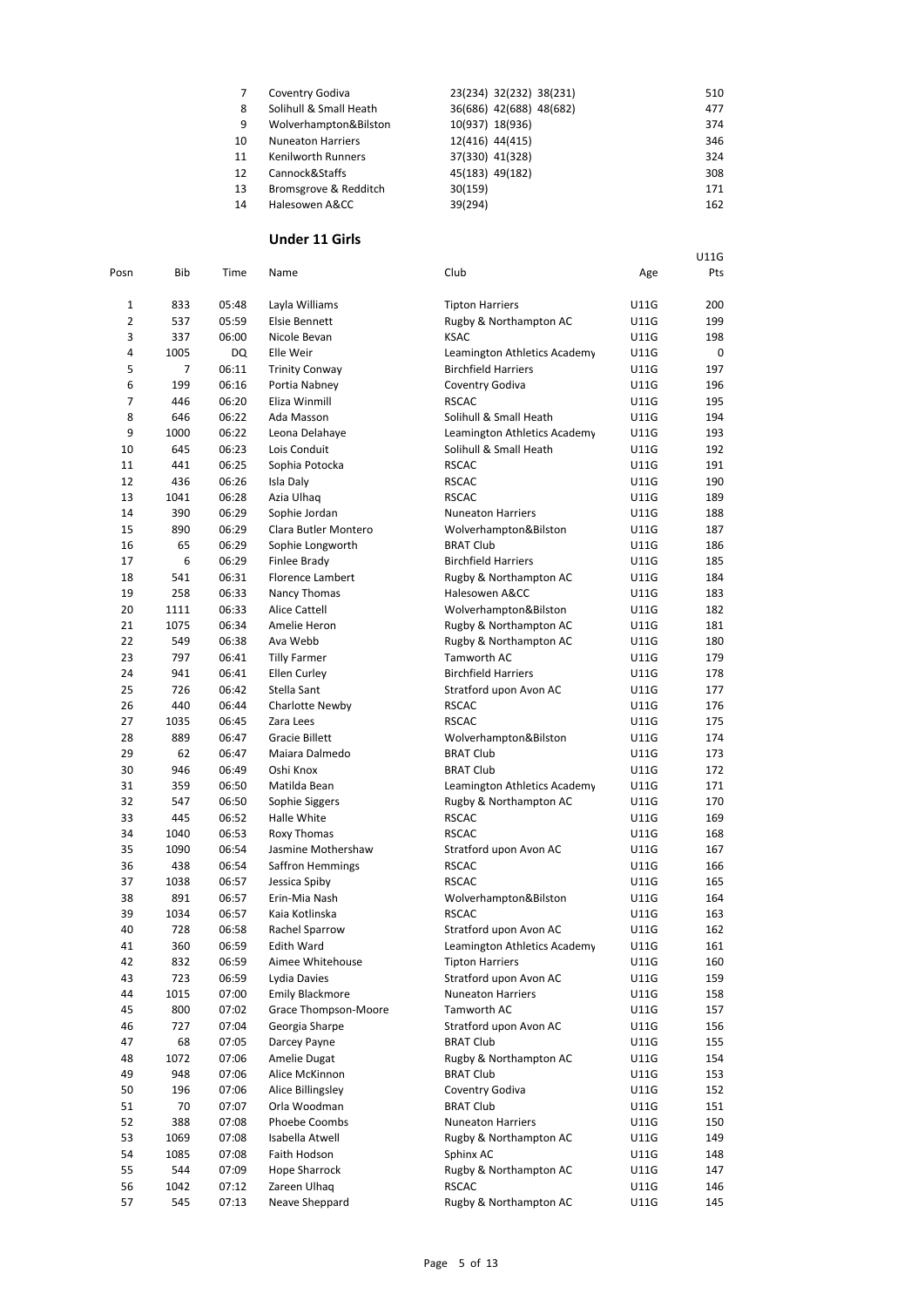| 58 | 1112 | 07:13 | Amiyah Pal               | Wolverhampton&Bilston    | <b>U11G</b> | 144 |
|----|------|-------|--------------------------|--------------------------|-------------|-----|
| 59 | 1076 | 07:14 | Scarlett Nicklin         | Rugby & Northampton AC   | <b>U11G</b> | 143 |
| 60 | 724  | 07:14 | Amelie Marshall          | Stratford upon Avon AC   | U11G        | 142 |
| 61 | 195  | 07:14 | Summah Bhatti            | Coventry Godiva          | U11G        | 141 |
| 62 | 1082 | 07:17 | Sophie Brant             | Solihull & Small Heath   | U11G        | 140 |
| 63 | 444  | 07:18 | Sarah Taylor             | <b>RSCAC</b>             | U11G        | 139 |
| 64 | 546  | 07:18 | <b>Taliah Sheppard</b>   | Rugby & Northampton AC   | U11G        | 138 |
| 65 | 642  | 07:20 | Hannah Baker             | Solihull & Small Heath   | U11G        | 137 |
| 66 | 825  | 07:21 | Sienna Denwette          | <b>Tipton Harriers</b>   | U11G        | 136 |
| 67 | 1086 | 07:22 | Annabelle Pagett         | Sphinx AC                | <b>U11G</b> | 135 |
| 68 | 696  | 07:22 | Daisy Monzotti           | Sparkhill Harriers       | U11G        | 134 |
| 69 | 1118 | 07:25 | Ava Wilson               | Bromsgrove & Redditch    | U11G        | 133 |
| 70 | 1019 | 07:27 | Amelia Mellalieu         | <b>Nuneaton Harriers</b> | <b>U11G</b> | 132 |
| 71 | 1101 | 07:29 | Isabelle Longley         | Tamworth AC              | U11G        | 131 |
| 72 | 543  | 07:29 | Sophie Press             | Rugby & Northampton AC   | U11G        | 130 |
| 73 | 1078 | 07:30 | Taya Young               | Rugby & Northampton AC   | U11G        | 129 |
| 74 | 830  | 07:30 | Harriet Thompson         | <b>Tipton Harriers</b>   | U11G        | 128 |
| 75 | 539  | 07:32 | Ashleigh Burdett         | Rugby & Northampton AC   | U11G        | 127 |
| 76 | 1033 | 07:35 | <b>Lucy Denver</b>       | <b>RSCAC</b>             | U11G        | 126 |
| 77 | 439  | 07:36 | <b>Bethany Mason</b>     | <b>RSCAC</b>             | U11G        | 125 |
| 78 | 116  | 07:41 | Eliesha Dineen           | Bromsgrove & Redditch    | U11G        | 124 |
| 79 | 119  | 07:44 | <b>Isla Sanders</b>      | Bromsgrove & Redditch    | U11G        | 123 |
| 80 | 1039 | 07:53 | Penny Stevens            | <b>RSCAC</b>             | U11G        | 122 |
| 81 | 66   | 07:53 | Matilde Moreno           | <b>BRAT Club</b>         | <b>U11G</b> | 121 |
| 82 | 63   | 07:53 | Millie Gordon-MacLean    | <b>BRAT Club</b>         | U11G        | 120 |
| 83 | 824  | 07:54 | Lily Allen               | <b>Tipton Harriers</b>   | <b>U11G</b> | 119 |
| 84 | 1107 | 07:55 | Mya Beardsworth          | <b>Tipton Harriers</b>   | U11G        | 118 |
| 85 | 798  | 07:55 | Bethany Livingstone      | Tamworth AC              | U11G        | 117 |
| 86 | 540  | 08:05 | <b>Felicity Cattell</b>  | Rugby & Northampton AC   | U11G        | 116 |
| 87 | 1073 | 08:10 | Lara Grieves-Smith       | Rugby & Northampton AC   | U11G        | 115 |
| 88 | 201  | 08:13 | <b>Tiffany Pettigrew</b> | Coventry Godiva          | U11G        | 114 |
| 89 | 198  | 08:19 | Neave Duffy              | Coventry Godiva          | U11G        | 113 |
| 90 | 1070 | 08:21 | Farrah Bailey            | Rugby & Northampton AC   | U11G        | 112 |
| 91 | 389  | 08:23 | Lucie Hateley            | <b>Nuneaton Harriers</b> | U11G        | 111 |
| 92 | 703  | 08:24 | Zoe Aspinall             | Sphinx AC                | U11G        | 110 |
| 93 | 197  | 08:25 | Annabelle Curtis         | Coventry Godiva          | U11G        | 109 |
| 94 | 259  | 08:30 | Elizabeth Thrupp         | Halesowen A&CC           | <b>U11G</b> | 108 |
| 95 | 1077 | 08:37 | Amelia Rex               | Rugby & Northampton AC   | U11G        | 107 |
| 96 | 796  | 08:40 | <b>Isabelle Evans</b>    | Tamworth AC              | U11G        | 106 |
| 97 | 1071 | 08:50 | Lillie Boshell           | Rugby & Northampton AC   | U11G        | 105 |
| 98 | 1037 | 10:43 | Evelyn Ruston-Smith      | <b>RSCAC</b>             | <b>U11G</b> | 104 |

# **Under 11 Girls Team Results Points** Points Pnlty

| A Team | 1  | <b>RSCAC</b>                 | 7(446) 11(441) 12(436) 13(1041) 26(440) | 941 |
|--------|----|------------------------------|-----------------------------------------|-----|
|        | 2  | Rugby & Northampton AC       | 2(537) 18(541) 21(1075) 22(549) 32(547  | 914 |
|        | 3  | Wolverhampton&Bilston        | 15(890) 20(1111) 28(889) 38(891) 58(11  | 851 |
|        | 4  | <b>BRAT Club</b>             | 16(65) 29(62) 30(946) 47(68) 49(948)    | 839 |
|        | 5  | Stratford upon Avon AC       | 25(726) 35(1090) 40(728) 43(723) 46(72) | 821 |
|        | 6  | <b>Tipton Harriers</b>       | 1(833) 42(832) 66(825) 74(830) 83(824)  | 743 |
|        | 7  | <b>Nuneaton Harriers</b>     | 14(390) 44(1015) 52(388) 70(1019) 91(3) | 739 |
|        | 8  | Coventry Godiva              | 6(199) 50(196) 61(195) 88(201) 89(198)  | 716 |
|        | 9  | Tamworth AC                  | 23(797) 45(800) 71(1101) 85(798) 96(79) | 690 |
|        | 10 | Solihull & Small Heath       | 8(646) 10(645) 62(1082) 65(642)         | 663 |
|        | 11 | <b>Birchfield Harriers</b>   | 5(7) 17(6) 24(941)                      | 560 |
|        | 12 | Leamington Athletics Academy | 9(1000) 31(359) 41(360)                 | 525 |
|        | 13 | Sphinx AC                    | 54(1085) 67(1086) 92(703)               | 393 |
|        | 14 | Bromsgrove & Redditch        | 69(1118) 78(116) 79(119)                | 380 |
|        | 15 | Halesowen A&CC               | 19(258) 94(259)                         | 291 |
|        | 16 | <b>KSAC</b>                  | 3(337)                                  | 198 |
|        | 17 | Sparkhill Harriers           | 68(696)                                 | 134 |
|        |    |                              |                                         |     |

### **Under 15 Boys**

| Posn | Bib | Time  | Name        | Club                   | Age         | U15B<br>Pts |
|------|-----|-------|-------------|------------------------|-------------|-------------|
|      | 921 | 10:28 | Owen Ulfig  | Wolverhampton&Bilston  | <b>U15B</b> | 200         |
|      | 671 | 10:29 | Daniel Wort | Solihull & Small Heath | <b>U15B</b> | 199         |
|      | 217 | 10:38 | Toby Dov    | Coventry Godiva        | <b>U15B</b> | 198         |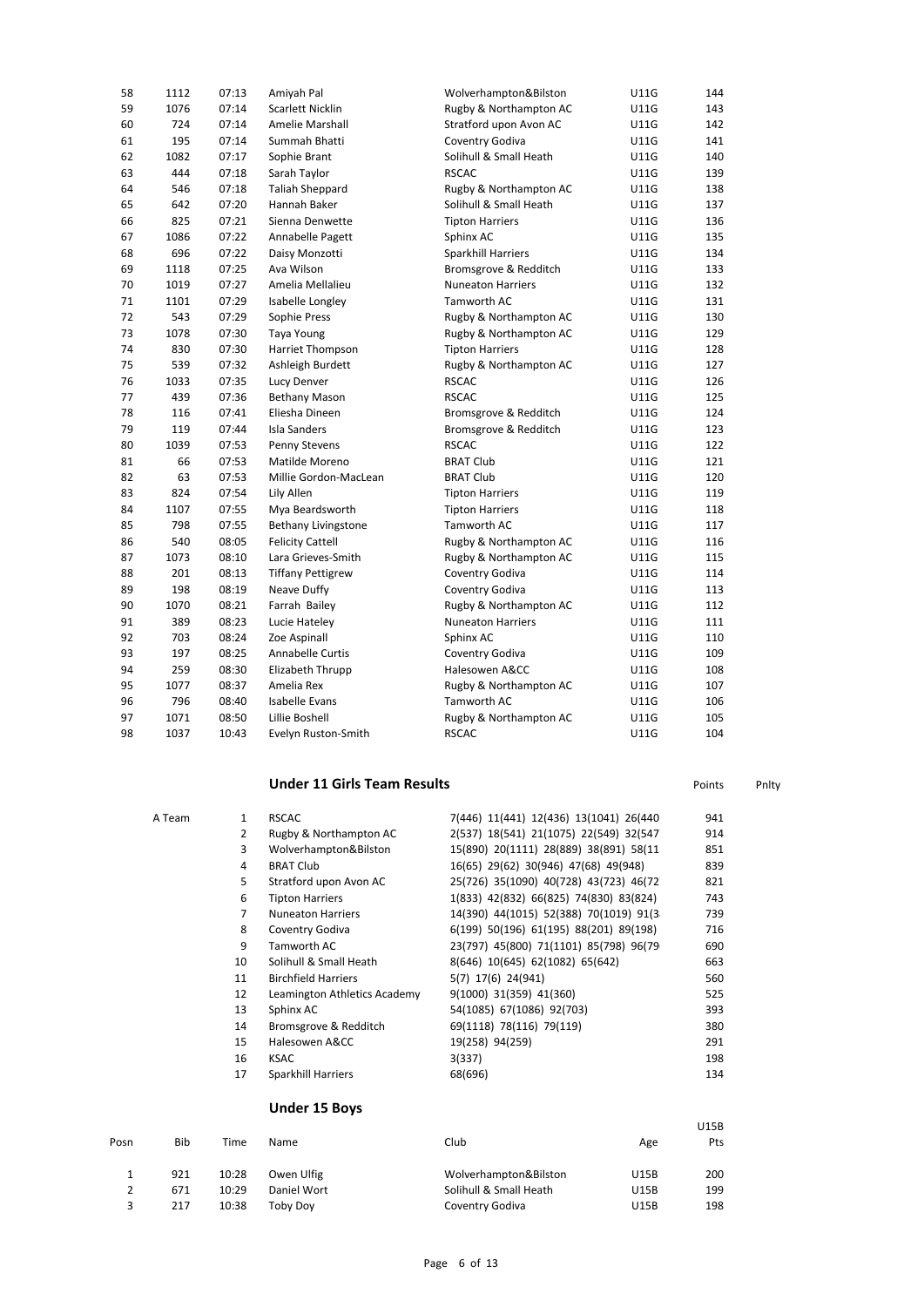| 4              | 144  | 10:39 | William Pridden         | Bromsgrove & Redditch        | U15B        | 197 |
|----------------|------|-------|-------------------------|------------------------------|-------------|-----|
| 5              | 141  | 10:44 | Samuel Hembry           | Bromsgrove & Redditch        | U15B        | 196 |
| 6              | 21   | 10:45 | Oliver Cresswell        | <b>Birchfield Harriers</b>   | U15B        | 195 |
| $\overline{7}$ | 668  | 10:50 | Peter Mitchell          | Solihull & Small Heath       | U15B        | 194 |
| 8              | 850  | 10:56 | <b>Tom Lucas</b>        | <b>Tipton Harriers</b>       | U15B        | 193 |
| 9              | 19   | 10:57 | Jesse Bradley           | <b>Birchfield Harriers</b>   | U15B        | 192 |
| 10             | 218  | 10:59 | Douglas Garnett         | Coventry Godiva              | U15B        | 191 |
| 11             | 22   | 11:07 | Charlie Smith           | <b>Birchfield Harriers</b>   | U15B        | 190 |
| 12             | 601  | 11:09 | Arthur Tilt             | Rugby & Northampton AC       | U15B        | 189 |
| 13             | 142  | 11:13 | Willem Hembry           | Bromsgrove & Redditch        | U15B        | 188 |
| 14             | 917  | 11:14 | Theo Palmer             | Wolverhampton&Bilston        | U15B        | 187 |
| 15             | 846  | 11:17 | <b>William Evans</b>    | <b>Tipton Harriers</b>       | <b>U15B</b> | 186 |
| 16             | 756  | 11:20 | Zak Lambert             | Stratford upon Avon AC       | U15B        | 185 |
| 17             | 751  | 11:20 | James Day               | Stratford upon Avon AC       | U15B        | 184 |
| 18             | 475  | 11:21 | Jamie Millichap         | <b>RSCAC</b>                 | U15B        | 183 |
| 19             | 91   | 11:24 | Dylan Teasdale          | <b>BRAT Club</b>             | U15B        | 182 |
| 20             | 843  | 11:25 | Luke Bailey             | <b>Tipton Harriers</b>       | U15B        | 181 |
| 21             | 471  | 11:28 | <b>Isaac Cartwright</b> | <b>RSCAC</b>                 | U15B        | 180 |
| 22             | 759  | 11:28 | <b>William Mayes</b>    | Stratford upon Avon AC       | U15B        | 179 |
| 23             | 284  | 11:31 | Alex Taylor             | Halesowen A&CC               | U15B        | 178 |
| 24             | 92   | 11:32 | Niklas Van Mourik       | <b>BRAT Club</b>             | U15B        | 177 |
| 25             | 26   | 11:34 | Zac Yates               | <b>Birchfield Harriers</b>   |             | 176 |
| 26             | 952  | 11:36 |                         | <b>BRAT Club</b>             | U15B        |     |
|                |      |       | George Astbury          |                              | U15B        | 175 |
| 27             | 406  | 11:37 | Zachery Clarke          | <b>Nuneaton Harriers</b>     | U15B        | 174 |
| 28             | 250  | 11:39 | Cian Wood               | <b>DASH</b>                  | U15B        | 173 |
| 29             | 17   | 11:41 | Thomas Adams            | <b>Birchfield Harriers</b>   | U15B        | 172 |
| 30             | 847  | 11:44 | <b>Klay Fellows</b>     | <b>Tipton Harriers</b>       | U15B        | 171 |
| 31             | 761  | 11:49 | Henry Wheeler           | Stratford upon Avon AC       | U15B        | 170 |
| 32             | 23   | 11:54 | Jailan Sohna            | <b>Birchfield Harriers</b>   | U15B        | 169 |
| 33             | 408  | 11:55 | <b>Travis Scrivens</b>  | <b>Nuneaton Harriers</b>     | U15B        | 168 |
| 34             | 752  | 11:56 | Gabriel Gaiser          | Stratford upon Avon AC       | U15B        | 167 |
| 35             | 662  | 11:59 | Ben Duncan              | Solihull & Small Heath       | U15B        | 166 |
| 36             | 844  | 12:01 | Harry Bevan             | <b>Tipton Harriers</b>       | U15B        | 165 |
| 37             | 591  | 12:02 | <b>William Gower</b>    | Rugby & Northampton AC       | U15B        | 164 |
| 38             | 373  | 12:07 | Oliver Wetherall        | Leamington C & A C           | U15B        | 163 |
| 39             | 597  | 12:08 | Dylan Mander            | Rugby & Northampton AC       | U15B        | 162 |
| 40             | 758  | 12:09 | Hugh Markham            | Stratford upon Avon AC       | U15B        | 161 |
| 41             | 590  | 12:16 | Charlie Gibbs           | Rugby & Northampton AC       | U15B        | 160 |
| 42             | 89   | 12:16 | Maxime Hannam           | <b>BRAT Club</b>             | U15B        | 159 |
| 43             | 472  | 12:17 | Joel Cartwright         | <b>RSCAC</b>                 | <b>U15B</b> | 158 |
| 44             | 849  | 12:19 | <b>Tyler Kendrick</b>   | <b>Tipton Harriers</b>       | U15B        | 157 |
| 45             | 660  | 12:34 | <b>Matthew Bate</b>     | Solihull & Small Heath       | U15B        | 156 |
| 46             | 845  | 12:35 | Elliott Boden           | <b>Tipton Harriers</b>       | U15B        | 155 |
| 47             | 851  | 12:41 | Ben Marsh               | <b>Tipton Harriers</b>       | <b>U15B</b> | 154 |
| 48             | 372  | 12:43 | James Eatough           | Leamington C & A C           | U15B        | 153 |
| 49             | 596  | 12:46 | Lyall Lambert           | Rugby & Northampton AC       | U15B        | 152 |
| 50             | 365  | 12:47 | Sam Robbins             | Leamington Athletics Academy | U15B        | 151 |
| 51             | 587  | 12:48 | Theo Clements           | Rugby & Northampton AC       | U15B        | 150 |
| 52             | 953  | 12:57 | <b>Matthew Tierney</b>  | <b>BRAT Club</b>             | U15B        | 149 |
| 53             | 247  | 12:58 | Jacob Neale             | DASH                         | U15B        | 148 |
| 54             | 852  | 13:14 | <b>Harrison Postles</b> | <b>Tipton Harriers</b>       | U15B        | 147 |
| 55             | 914  | 13:15 | Matthew Bassford        | Wolverhampton&Bilston        | U15B        | 146 |
| 56             | 853  | 13:16 | Kane Salmon-Hodges      | <b>Tipton Harriers</b>       | U15B        | 145 |
| 57             | 1006 | 13:17 | Oscar Westmore          | Leamington Athletics Academy | U15B        | 144 |
| 58             | 810  | 13:18 | Francis White           | Tamworth AC                  | U15B        | 143 |
| 59             |      |       |                         | <b>Nuneaton Harriers</b>     |             |     |
|                | 2000 | 13:25 | Sam Hateley             |                              | U15B        | 142 |
| 60             | 919  | 13:27 | Jared Richards          | Wolverhampton&Bilston        | U15B        | 141 |
| 61             | 249  | 13:27 | Ethan Thompson          | DASH                         | U15B        | 140 |
| 62             | 588  | 13:37 | Jasper Delgado-Major    | Rugby & Northampton AC       | U15B        | 139 |
| 63             | 594  | 13:38 | Aidan Kilcullen         | Rugby & Northampton AC       | U15B        | 138 |
| 64             | 478  | 13:45 | Frank Wildig            | <b>RSCAC</b>                 | U15B        | 137 |
| 65             | 174  | 13:52 | George Herriman         | Cannock&Staffs               | U15B        | 136 |
| 66             | 1083 | 13:58 | Charlie Williams        | Solihull & Small Heath       | U15B        | 135 |
| 67             | 809  | 14:12 | Joseph Gorst            | Tamworth AC                  | U15B        | 134 |
| 68             | 584  | 15:52 | <b>Matthew Barnes</b>   | Rugby & Northampton AC       | U15B        | 133 |
| 69             | 698  | 15:54 | Tom Monzotti            | Sparkhill Harriers           | U15B        | 132 |

## **Under 15 Boys Team Results Points** Points Points Philty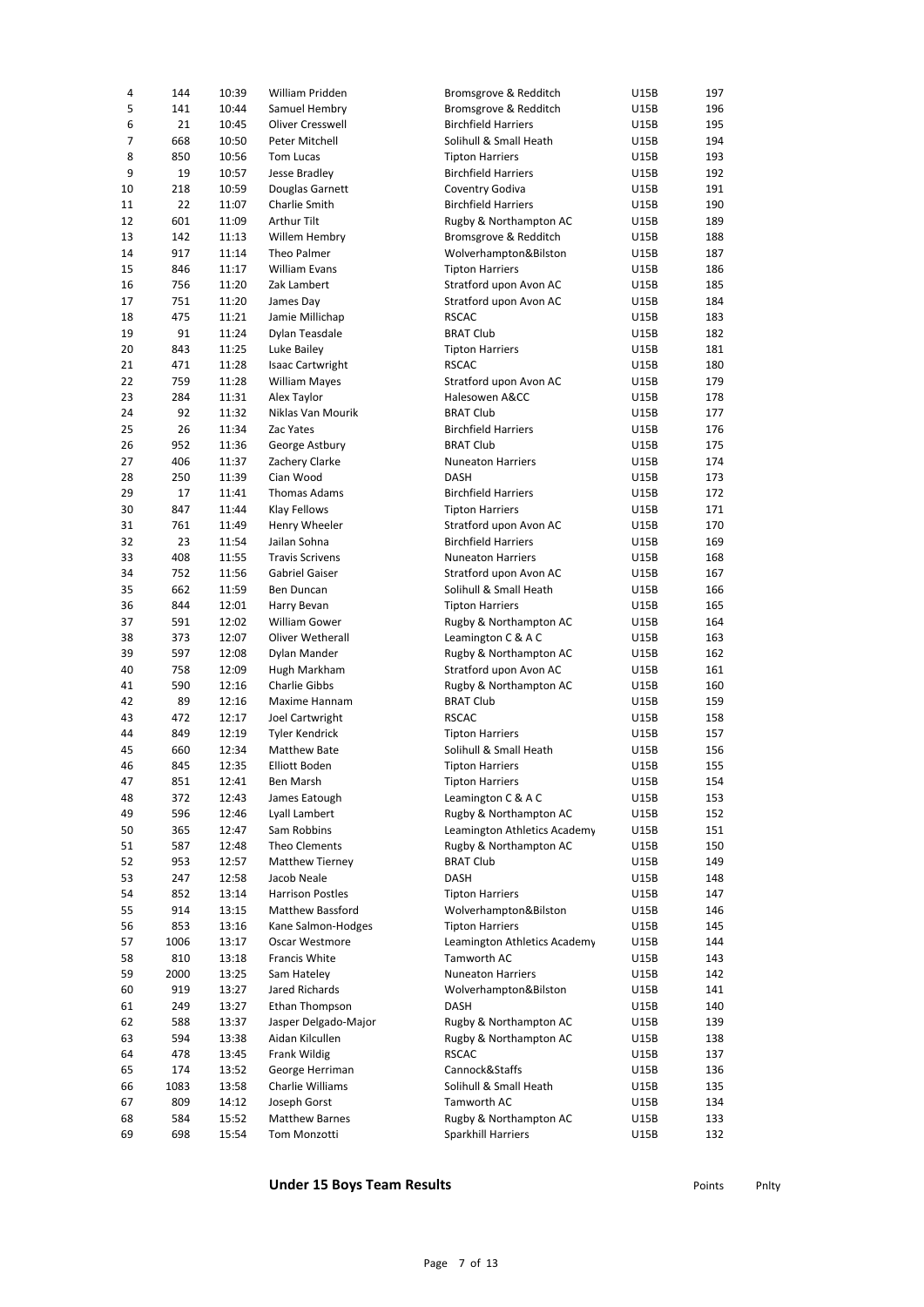| A Team | 1              | <b>Birchfield Harriers</b>   | 6(21) 9(19) 11(22) 25(26) 29(17)        | 925 |
|--------|----------------|------------------------------|-----------------------------------------|-----|
|        | $\overline{2}$ | <b>Tipton Harriers</b>       | 8(850) 15(846) 20(843) 30(847) 36(844)  | 896 |
|        | 3              | Stratford upon Avon AC       | 16(756) 17(751) 22(759) 31(761) 34(752) | 885 |
|        | 4              | Solihull & Small Heath       | 2(671) 7(668) 35(662) 45(660) 66(1083)  | 850 |
|        | 5              | <b>BRAT Club</b>             | 19(91) 24(92) 26(952) 42(89) 52(953)    | 842 |
|        | 6              | Rugby & Northampton AC       | 12(601) 37(591) 39(597) 41(590) 49(596  | 827 |
|        | 7              | Wolverhampton&Bilston        | 1(921) 14(917) 55(914) 60(919)          | 674 |
|        | 8              | <b>RSCAC</b>                 | 18(475) 21(471) 43(472) 64(478)         | 658 |
|        | 9              | Bromsgrove & Redditch        | 4(144) 5(141) 13(142)                   | 581 |
|        | 10             | <b>Nuneaton Harriers</b>     | 27(406) 33(408) 59(2000)                | 484 |
|        | 11             | <b>DASH</b>                  | 28(250) 53(247) 61(249)                 | 461 |
|        | 12             | Coventry Godiva              | 3(217) 10(218)                          | 389 |
|        | 13             | Leamington C & A C           | 38(373) 48(372)                         | 316 |
|        | 14             | Leamington Athletics Academy | 50(365) 57(1006)                        | 295 |
|        | 15             | Tamworth AC                  | 58(810) 67(809)                         | 277 |
|        | 16             | Halesowen A&CC               | 23(284)                                 | 178 |
|        | 17             | Cannock&Staffs               | 65(174)                                 | 136 |
|        | 18             | Sparkhill Harriers           | 69(698)                                 | 132 |

U13G

### **Under 13 Girls**

| Posn           | <b>Bib</b> | Time  | Name                          | Club                         | Age  | Pts |
|----------------|------------|-------|-------------------------------|------------------------------|------|-----|
| 1              | 272        | 10:06 | <b>Ffion Collins</b>          | Halesowen A&CC               | U13G | 200 |
| $\overline{2}$ | 579        | 10:15 | Olivia McGhee                 | Rugby & Northampton AC       | U13G | 199 |
| 3              | 906        | 10:23 | Grace Hendy                   | Wolverhampton&Bilston        | U13G | 198 |
| 4              | 910        | 10:27 | Ronni Read                    | Wolverhampton&Bilston        | U13G | 197 |
| 5              | 748        | 10:34 | Marijke Tear-Verweij          | Stratford upon Avon AC       | U13G | 196 |
| 6              | 746        | 10:40 | <b>Annie Silvers</b>          | Stratford upon Avon AC       | U13G | 195 |
| $\overline{7}$ | 281        | 10:42 | Olive Thomas                  | Halesowen A&CC               | U13G | 194 |
| 8              | 462        | 10:44 | <b>Elizabeth Fleming</b>      | <b>RSCAC</b>                 | U13G | 193 |
| 9              | 371        | 10:46 | Rosa Wetherall                | Leamington C & A C           | U13G | 192 |
| 10             | 137        | 10:51 | Kara Welborn                  | Bromsgrove & Redditch        | U13G | 191 |
| 11             | 213        | 10:54 | <b>Beth Murray</b>            | Coventry Godiva              | U13G | 190 |
| 12             | 805        | 10:55 | Hannah Beales                 | Tamworth AC                  | U13G | 189 |
| 13             | 742        | 10:56 | Lois Ford                     | Stratford upon Avon AC       | U13G | 188 |
| 14             | 582        | 10:57 | Claudia Terrell               | Rugby & Northampton AC       | U13G | 187 |
| 15             | 576        | 10:59 | <b>Esther Hutchins-Morant</b> | Rugby & Northampton AC       | U13G | 186 |
| 16             | 577        | 11:03 | Merryn Hutchins-Morant        | Rugby & Northampton AC       | U13G | 185 |
| 17             | 134        | 11:04 | Caitlin Pridden               | Bromsgrove & Redditch        | U13G | 184 |
| 18             | 907        | 11:09 | Lucy Horton                   | Wolverhampton&Bilston        | U13G | 183 |
| 19             | 839        | 11:12 | <b>Abbie Harris</b>           | <b>Tipton Harriers</b>       | U13G | 182 |
| 20             | 965        | 11:16 | Lily Palmer                   | DASH                         | U13G | 181 |
| 21             | 745        | 11:18 | Ava Sheppard                  | Stratford upon Avon AC       | U13G | 180 |
| 22             | 87         | 11:20 | Alba Smith-Pena               | <b>BRAT Club</b>             | U13G | 179 |
| 23             | 744        | 11:20 | Amelia Peeke                  | Stratford upon Avon AC       | U13G | 178 |
| 24             | 655        | 11:21 | Alana Brown                   | Solihull & Small Heath       | U13G | 177 |
| 25             | 460        | 11:21 | Gabrielle Daly                | <b>RSCAC</b>                 | U13G | 176 |
| 26             | 84         | 11:22 | Amira Emery                   | <b>BRAT Club</b>             | U13G | 175 |
| 27             | 208        | 11:23 | Eleanor Barker                | Coventry Godiva              | U13G | 174 |
| 28             | 368        | 11:25 | Madeline Lim                  | Leamington C & A C           | U13G | 173 |
| 29             | 653        | 11:25 | Katie Anderton                | Solihull & Small Heath       | U13G | 172 |
| 30             | 127        | 11:29 | Celia Atkins                  | Bromsgrove & Redditch        | U13G | 171 |
| 31             | 580        | 11:30 | Joanna Mulreany               | Rugby & Northampton AC       | U13G | 170 |
| 32             | 362        | 11:30 | Daisy Golding                 | Leamington Athletics Academy | U13G | 169 |
| 33             | 997        | 11:38 | Emma Craine                   | Kenilworth Runners           | U13G | 168 |
| 34             | 1051       | 11:42 | Izzy Mason                    | <b>RSCAC</b>                 | U13G | 167 |
| 35             | 214        | 11:43 | Hollie Shakespeare            | Coventry Godiva              | U13G | 166 |
| 36             | 806        | 11:44 | Ella Moss                     | Tamworth AC                  | U13G | 165 |
| 37             | 942        | 11:44 | Lacey Poulton                 | <b>Birchfield Harriers</b>   | U13G | 164 |
| 38             | 16         | 11:45 | Phoebe Ray-Sharma             | <b>Birchfield Harriers</b>   | U13G | 163 |
| 39             | 347        | 11:48 | Poppy Mole                    | <b>KSAC</b>                  | U13G | 162 |
| 40             | 461        | 11:49 | <b>Evie Edwards</b>           | <b>RSCAC</b>                 | U13G | 161 |
| 41             | 273        | 11:50 | Daisy Delaney                 | Halesowen A&CC               | U13G | 160 |
| 42             | 399        | 11:50 | Chloe Jordan                  | <b>Nuneaton Harriers</b>     | U13G | 159 |
| 43             | 807        | 11:51 | <b>Isla Rogers</b>            | Tamworth AC                  | U13G | 158 |
| 44             | 654        | 11:52 | Connie Bate                   | Solihull & Small Heath       | U13G | 157 |
| 45             | 1049       | 11:59 | Amelie Leffler                | <b>RSCAC</b>                 | U13G | 156 |
| 46             | 85         | 12:03 | Jessica Midgley               | <b>BRAT Club</b>             | U13G | 155 |
| 47             | 138        | 12:05 | Isla Wilson                   | Bromsgrove & Redditch        | U13G | 154 |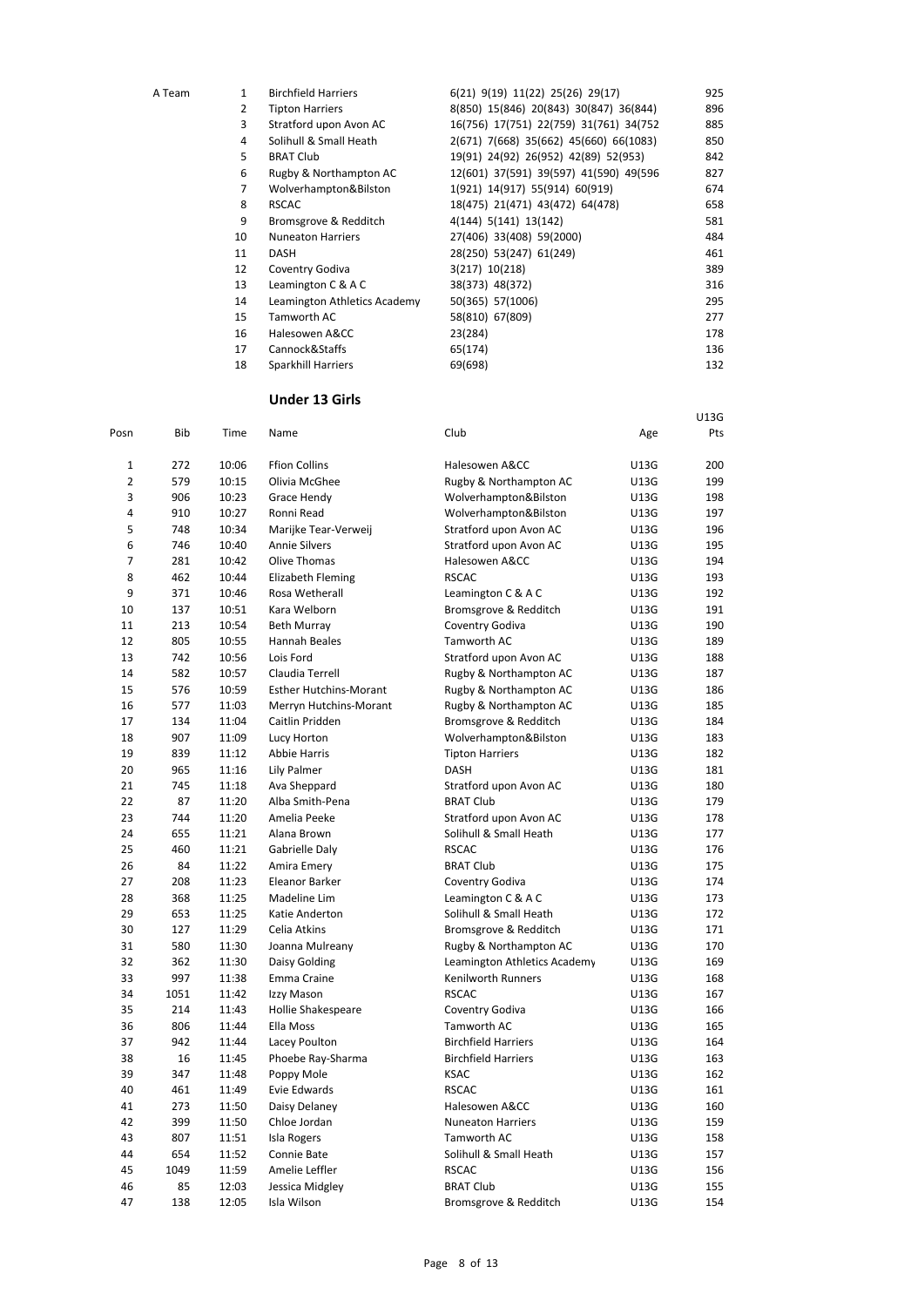| 48 | 398  | 12:06 | Lucy Hornby              | <b>Nuneaton Harriers</b>     | U13G        | 153 |
|----|------|-------|--------------------------|------------------------------|-------------|-----|
| 49 | 911  | 12:17 | <b>Tabitha Rollins</b>   | Wolverhampton&Bilston        | U13G        | 152 |
| 50 | 837  | 12:21 | Olivia Emms              | <b>Tipton Harriers</b>       | U13G        | 151 |
| 51 | 1010 | 12:33 | <b>Summer Gussin</b>     | Leamington C & A C           | U13G        | 150 |
| 52 | 657  | 12:39 | Jessica Pym              | Solihull & Small Heath       | U13G        | 149 |
| 53 | 211  | 12:47 | Chimdi Duru              | Coventry Godiva              | <b>U13G</b> | 148 |
| 54 | 581  | 12:48 | Pheobe Skinner           | Rugby & Northampton AC       | U13G        | 147 |
| 55 | 913  | 12:50 | <b>Belle Willoughby</b>  | Wolverhampton&Bilston        | U13G        | 146 |
| 56 | 908  | 12:52 | Ruby Jackson             | Wolverhampton&Bilston        | U13G        | 145 |
| 57 | 324  | 12:56 | Ella Roche               | <b>Kenilworth Runners</b>    | U13G        | 144 |
| 58 | 270  | 12:57 | Nia Brook                | Halesowen A&CC               | U13G        | 143 |
| 59 | 1088 | 13:03 | Lily Butler              | Sphinx AC                    | U13G        | 142 |
| 60 | 1104 | 13:10 | <b>Grace Hirst</b>       | Tamworth AC                  | U13G        | 141 |
| 61 | 370  | 13:11 | Lily Russell             | Leamington C & A C           | U13G        | 140 |
| 62 | 573  | 13:12 | Charlotte Gower          | Rugby & Northampton AC       | U13G        | 139 |
| 63 | 1050 | 13:15 | Amy Marsh                | <b>RSCAC</b>                 | U13G        | 138 |
| 64 | 1052 | 13:18 | <b>Pearl Sharples</b>    | <b>RSCAC</b>                 | U13G        | 137 |
| 65 | 984  | 13:25 | Abigail Thrupp           | Halesowen A&CC               | U13G        | 136 |
| 66 | 583  | 13:26 | Sylvia Watson            | Rugby & Northampton AC       | U13G        | 135 |
| 67 | 209  | 13:35 | Ava Bourton              | Coventry Godiva              | U13G        | 134 |
| 68 | 81   | 13:40 | Noor Bailey              | <b>BRAT Club</b>             | <b>U13G</b> | 133 |
| 69 | 1004 | 13:40 | Jessie Murphy            | Leamington Athletics Academy | U13G        | 132 |
| 70 | 363  | 13:44 | Charlotte Knight         | Leamington Athletics Academy | U13G        | 131 |
| 71 | 572  | 13:47 | Sophie Gibbs             | Rugby & Northampton AC       | U13G        | 130 |
| 72 | 212  | 13:56 | Juliette Markham         | Coventry Godiva              | U13G        | 129 |
| 73 | 578  | 14:06 | Maclain Lamb             | Rugby & Northampton AC       | U13G        | 128 |
| 74 | 1009 | 14:13 | <b>Ellie Cooknell</b>    | Leamington C & A C           | U13G        | 127 |
| 75 | 975  | 14:37 | Anna Chapman-Foggliatti  | Halesowen A&CC               | <b>U13G</b> | 126 |
| 76 | 951  | 14:39 | <b>Dottie Curtis</b>     | <b>BRAT Club</b>             | U13G        | 125 |
| 77 | 131  | 14:49 | Elsie Kenny              | Bromsgrove & Redditch        | U13G        | 124 |
| 78 | 836  | 14:59 | Sophia Denwette          | <b>Tipton Harriers</b>       | U13G        | 123 |
| 79 | 841  | 15:20 | <b>Olivia Postles</b>    | <b>Tipton Harriers</b>       | U13G        | 122 |
| 80 | 1089 | 15:35 | Kia Taylor               | Sphinx AC                    | U13G        | 121 |
| 81 | 404  | 16:08 | <b>Summer Scrivens</b>   | <b>Nuneaton Harriers</b>     | <b>U13G</b> | 120 |
| 82 | 344  | 16:18 | <b>Phoebe Brickstock</b> | <b>KSAC</b>                  | <b>U13G</b> | 119 |

## **Under 13 Girls Team Results Points** Points Points Phity

U13B

| A Team | 1              | Stratford upon Avon AC       | 5(748) 6(746) 13(742) 21(745) 23(744)   | 937 |
|--------|----------------|------------------------------|-----------------------------------------|-----|
|        | $\overline{2}$ | Rugby & Northampton AC       | 2(579) 14(582) 15(576) 16(577) 31(580)  | 927 |
|        | 3              | Wolverhampton&Bilston        | 3(906) 4(910) 18(907) 49(911) 55(913)   | 876 |
|        | 4              | <b>RSCAC</b>                 | 8(462) 25(460) 34(1051) 40(461) 45(104  | 853 |
|        | 5              | Halesowen A&CC               | 1(272) 7(281) 41(273) 58(270) 65(984)   | 833 |
|        | 6              | Bromsgrove & Redditch        | 10(137) 17(134) 30(127) 47(138) 77(131  | 824 |
|        | 7              | Coventry Godiva              | 11(213) 27(208) 35(214) 53(211) 67(209) | 812 |
|        | 8              | Leamington C & A C           | 9(371) 28(368) 51(1010) 61(370) 74(100  | 782 |
|        | 9              | <b>BRAT Club</b>             | 22(87) 26(84) 46(85) 68(81) 76(951)     | 767 |
|        | 10             | Solihull & Small Heath       | 24(655) 29(653) 44(654) 52(657)         | 655 |
|        | 11             | Tamworth AC                  | 12(805) 36(806) 43(807) 60(1104)        | 653 |
|        | 12             | <b>Tipton Harriers</b>       | 19(839) 50(837) 78(836) 79(841)         | 578 |
|        | 13             | Leamington Athletics Academy | 32(362) 69(1004) 70(363)                | 432 |
|        | 14             | <b>Nuneaton Harriers</b>     | 42(399) 48(398) 81(404)                 | 432 |
|        | 15             | <b>Birchfield Harriers</b>   | 37(942) 38(16)                          | 327 |
|        | 16             | Kenilworth Runners           | 33(997) 57(324)                         | 312 |
|        | 17             | <b>KSAC</b>                  | 39(347) 82(344)                         | 281 |
|        | 18             | Sphinx AC                    | 59(1088) 80(1089)                       | 263 |
|        | 19             | <b>DASH</b>                  | 20(965)                                 | 181 |
|        |                |                              |                                         |     |

### **Under 13 Boys**

| Posn | Bib | Time  | Name           | Club                      | Age         | Pts |
|------|-----|-------|----------------|---------------------------|-------------|-----|
| 1    | 900 | 08:45 | Fred Jones     | Wolverhampton&Bilston     | U13B        | 200 |
| 2    | 451 | 09:02 | Noah Homer     | <b>RSCAC</b>              | U13B        | 199 |
| 3    | 894 | 09:14 | Sam Ball       | Wolverhampton&Bilston     | U13B        | 198 |
| 4    | 898 | 09:21 | Oscar Davis    | Wolverhampton&Bilston     | <b>U13B</b> | 197 |
| 5    | 316 | 09:23 | James Delahaye | <b>Kenilworth Runners</b> | U13B        | 196 |
| 6    | 903 | 09:26 | Sam Thursfield | Wolverhampton&Bilston     | U13B        | 195 |
| 7    | 77  | 09:31 | Seb Stendall   | <b>BRAT Club</b>          | U13B        | 194 |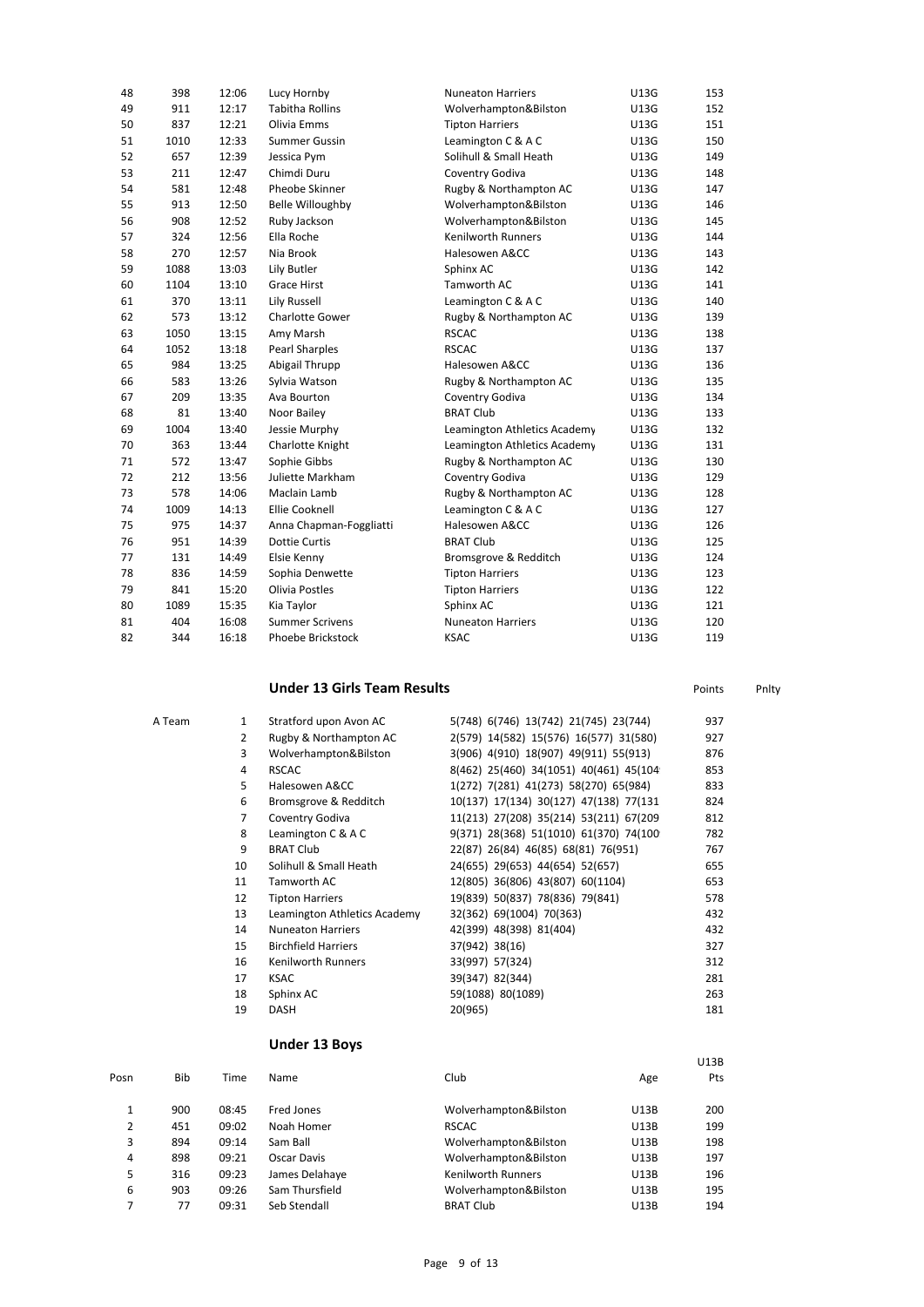| 8  | 1120 | 09:32 | Seb MacGibbon             | Coventry Godiva              | U13B | 193 |
|----|------|-------|---------------------------|------------------------------|------|-----|
| 9  | 557  | 09:45 | Abbas Hazra               | Rugby & Northampton AC       | U13B | 192 |
| 10 | 125  | 09:47 | Gabriel Wagstaff          | Bromsgrove & Redditch        | U13B | 191 |
|    |      |       |                           |                              |      |     |
| 11 | 456  | 09:47 | Dan Smith                 | <b>RSCAC</b>                 | U13B | 190 |
| 12 | 737  | 09:50 | Samuel Plumb              | Stratford upon Avon AC       | U13B | 189 |
| 13 | 896  | 09:52 | Jayden<br><b>Burdish</b>  | Wolverhampton&Bilston        | U13B | 188 |
| 14 | 734  | 09:53 | Joel Ledgard              | Stratford upon Avon AC       | U13B | 187 |
| 15 | 554  | 10:13 | Emilio Fernandez          | Rugby & Northampton AC       | U13B | 186 |
| 16 | 895  | 10:15 | William Bassford          | Wolverhampton&Bilston        | U13B | 185 |
| 17 | 9    | 10:16 | Corin Bradley             | <b>Birchfield Harriers</b>   | U13B | 184 |
|    |      |       |                           |                              |      |     |
| 18 | 397  | 10:20 | <b>Charlie Yates</b>      | <b>Nuneaton Harriers</b>     | U13B | 183 |
| 19 | 260  | 10:24 | <b>Edward Bates</b>       | Halesowen A&CC               | U13B | 182 |
| 20 | 732  | 10:25 | Josh Harrison             | Stratford upon Avon AC       | U13B | 181 |
| 21 | 893  | 10:26 | Leon Asbury               | Wolverhampton&Bilston        | U13B | 180 |
| 22 | 950  | 10:31 | <b>Elliot Dawlatly</b>    | <b>BRAT Club</b>             | U13B | 179 |
| 23 | 555  | 10:39 | <b>Charlie Gercs</b>      |                              | U13B | 178 |
|    |      |       |                           | Rugby & Northampton AC       |      |     |
| 24 | 651  | 10:42 | Samuel Thomas             | Solihull & Small Heath       | U13B | 177 |
| 25 | 735  | 10:43 | Arthur Mansbridge         | Stratford upon Avon AC       | U13B | 176 |
| 26 | 736  | 10:43 | Alfie Musk                | Stratford upon Avon AC       | U13B | 175 |
| 27 | 731  | 10:50 | Harry Francioni           | Stratford upon Avon AC       | U13B | 174 |
| 28 | 730  | 10:52 | Joshua Davies             | Stratford upon Avon AC       | U13B | 173 |
| 29 | 647  | 10:53 | Daniel Baker              | Solihull & Small Heath       | U13B | 172 |
|    |      |       |                           |                              |      |     |
| 30 | 447  | 10:54 | Oliver Allen              | <b>RSCAC</b>                 | U13B | 171 |
| 31 | 561  | 10:55 | Nathan Metcalfe-Sheppard  | Rugby & Northampton AC       | U13B | 170 |
| 32 | 76   | 10:56 | Mati Stendall             | <b>BRAT Club</b>             | U13B | 169 |
| 33 | 552  | 10:57 | Charlie Cook              | Rugby & Northampton AC       | U13B | 168 |
| 34 | 78   | 10:58 | Josh Taylor               | <b>BRAT Club</b>             | U13B | 167 |
| 35 | 899  | 10:59 | <b>William Hughes</b>     | Wolverhampton&Bilston        | U13B | 166 |
|    |      |       |                           |                              |      |     |
| 36 | 71   | 10:59 | Diego Dalmedo             | <b>BRAT Club</b>             | U13B | 165 |
| 37 | 835  | 11:00 | Jake Harding              | <b>Tipton Harriers</b>       | U13B | 164 |
| 38 | 79   | 11:00 | Samuel Vaughan            | <b>BRAT Club</b>             | U13B | 163 |
| 39 | 126  | 11:01 | Nathan Watkins            | Bromsgrove & Redditch        | U13B | 162 |
| 40 | 205  | 11:05 | Joseph Parkin             | Coventry Godiva              | U13B | 161 |
| 41 | 72   | 11:06 | <b>Joel Davies</b>        | <b>BRAT Club</b>             | U13B | 160 |
|    |      |       |                           |                              |      |     |
| 42 | 1102 | 11:06 | Zac Edwards               | Tamworth AC                  | U13B | 159 |
| 43 | 454  | 11:17 | Leighton Ryde             | <b>RSCAC</b>                 | U13B | 158 |
| 44 | 563  | 11:20 | <b>Harry Press</b>        | Rugby & Northampton AC       | U13B | 157 |
| 45 | 565  | 11:26 | Noah Starr                | Rugby & Northampton AC       | U13B | 156 |
| 46 | 553  | 11:26 | Connor Darcy              | Rugby & Northampton AC       | U13B | 155 |
| 47 | 2013 | 11:30 | George Hadock             | Tamworth AC                  | U13B | 154 |
|    |      |       |                           |                              |      |     |
| 48 | 2014 | 11:31 | Josiah Virgo              | <b>RSCAC</b>                 | U13B | 153 |
| 49 | 1113 | 11:32 | Aryan Pal                 | Wolverhampton&Bilston        | U13B | 152 |
| 50 | 206  | 11:33 | Lucas Webber              | Coventry Godiva              | U13B | 151 |
| 51 | 11   | 11:34 | Noah Kesterton-Kearney    | <b>Birchfield Harriers</b>   | U13B | 150 |
| 52 | 1125 | 11:36 | Ishan Carson              | Leamington C & A C           | U13B | 149 |
| 53 | 708  | 11:40 | William Pagett            | Sphinx AC                    | U13B | 148 |
|    |      |       |                           |                              |      |     |
| 54 | 1001 | 11:40 | Joab Alexander            | Leamington Athletics Academy | U13B | 147 |
| 55 | 956  | 11:46 | Charlie Egerton           | Bromsgrove & Redditch        | U13B | 146 |
| 56 | 902  | 11:56 | Jack Stockton             | Wolverhampton&Bilston        | U13B | 145 |
| 57 | 315  | 12:04 | Aaron Bennett             | Kenilworth Runners           | U13B | 144 |
| 58 | 803  | 12:12 | William Upton             | Tamworth AC                  | U13B | 143 |
| 59 | 1047 | 12:16 | Oliver Wild               | <b>RSCAC</b>                 | U13B | 142 |
|    |      |       |                           | Coventry Godiva              |      |     |
| 60 | 204  | 12:16 | Jacek Jozwiak             |                              | U13B | 141 |
| 61 | 455  | 12:16 | Finn Sandland             | <b>RSCAC</b>                 | U13B | 140 |
| 62 | 802  | 12:18 | Oliver Shortman           | Tamworth AC                  | U13B | 139 |
| 63 | 1002 | 12:18 | Jack Smith                | Leamington Athletics Academy | U13B | 138 |
| 64 | 203  | 12:21 | <b>Edward Billingsley</b> | Coventry Godiva              | U13B | 137 |
| 65 | 738  | 12:36 | <b>Ewan Sparrow</b>       | Stratford upon Avon AC       | U13B | 136 |
|    |      |       |                           |                              |      |     |
| 66 | 897  | 12:37 | Seth Carrington           | Wolverhampton&Bilston        | U13B | 135 |
| 67 | 74   | 12:49 | Muslih Mohamed            | <b>BRAT Club</b>             | U13B | 134 |
| 68 | 551  | 12:54 | Sid Boutle                | Rugby & Northampton AC       | U13B | 133 |
| 69 | 73   | 13:08 | Sebastian Horton          | <b>BRAT Club</b>             | U13B | 132 |
| 70 | 361  | 13:11 | Zane Chamba               | Leamington Athletics Academy | U13B | 131 |
| 71 | 558  | 13:17 | Evan Holman               | Rugby & Northampton AC       | U13B | 130 |
| 72 | 566  | 13:30 | Nate Tilt                 | Rugby & Northampton AC       | U13B | 129 |
|    |      |       |                           |                              |      |     |
| 73 | 834  | 14:00 | Jack Beardsworth          | <b>Tipton Harriers</b>       | U13B | 128 |
| 74 | 996  | 15:01 | John Launchbury           | Kenilworth Runners           | U13B | 127 |
| 75 | 1087 | 15:09 | Stephen Hart              | Sphinx AC                    | U13B | 126 |
| 76 | 2004 | 15:09 | James Metcalfe            | Sphinx AC                    | U13B | 125 |
| 77 | 949  | 16:08 | Rafaele Conaty            | <b>BRAT Club</b>             | U13B | 124 |
| 78 | 2007 | 16:17 | Antonio Wiltshire Bailey  | <b>BRAT Club</b>             | U13B | 123 |
|    |      |       |                           |                              |      |     |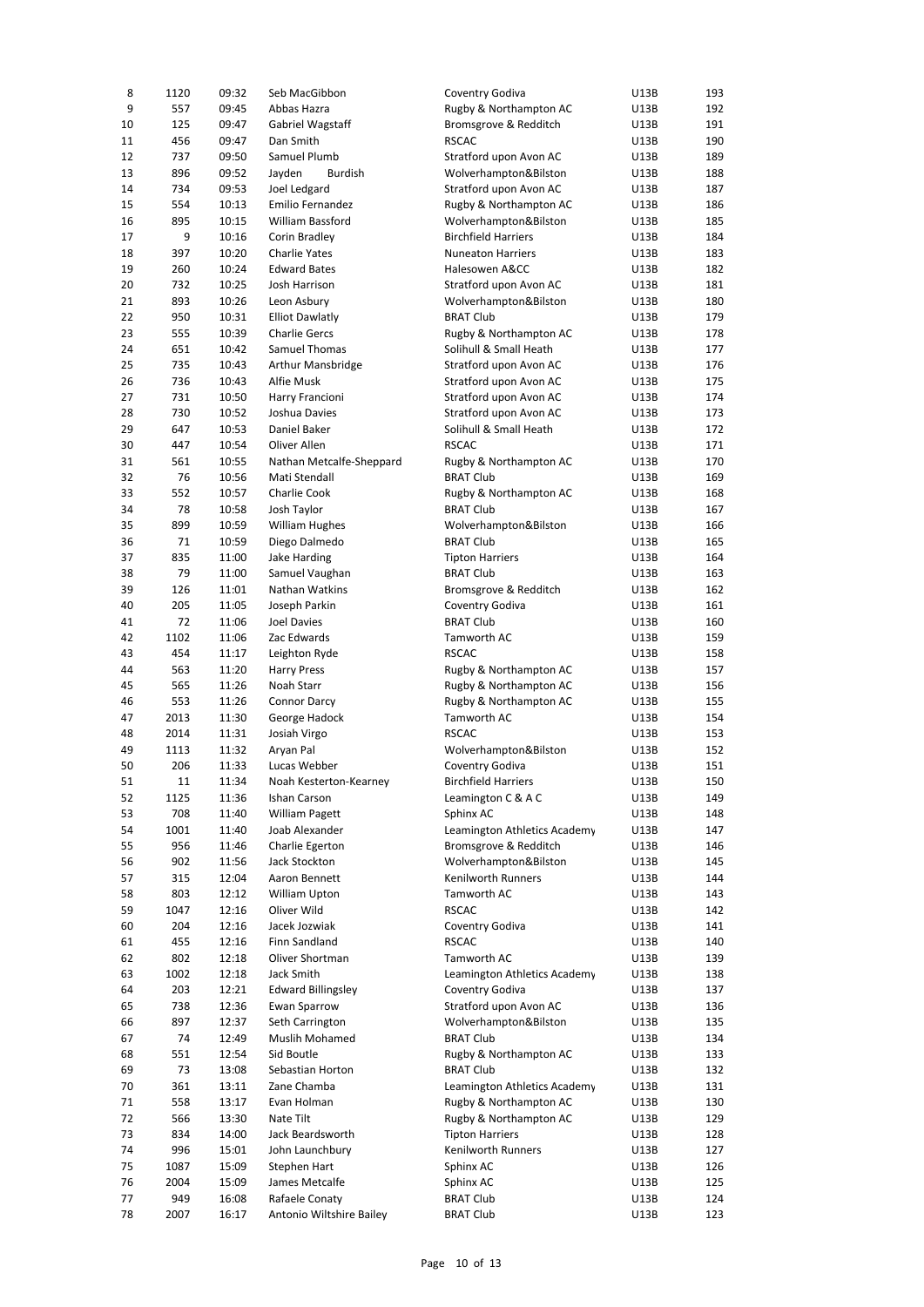| 79 | 709 | 17:29 Max Turner | Sphinx AC | U13B | 122 |
|----|-----|------------------|-----------|------|-----|
|    |     |                  |           |      |     |

# **Under 13 Boys Team Results Points** Points Points Philty

| A Team | 1              | Wolverhampton&Bilston        | 1(900) 3(894) 4(898) 6(903) 13(896)     | 978 |
|--------|----------------|------------------------------|-----------------------------------------|-----|
|        | $\overline{2}$ | Stratford upon Avon AC       | 12(737) 14(734) 20(732) 25(735) 26(736) | 908 |
|        | 3              | Rugby & Northampton AC       | 9(557) 15(554) 23(555) 31(561) 33(552)  | 894 |
|        | 4              | <b>BRAT Club</b>             | 7(77) 22(950) 32(76) 34(78) 36(71)      | 874 |
|        | 5              | <b>RSCAC</b>                 | 2(451) 11(456) 30(447) 43(454) 48(2014  | 871 |
|        | 6              | Coventry Godiva              | 8(1120) 40(205) 50(206) 60(204) 64(203) | 783 |
|        | 7              | Tamworth AC                  | 42(1102) 47(2013) 58(803) 62(802)       | 595 |
|        | 8              | Sphinx AC                    | 53(708) 75(1087) 76(2004) 79(709)       | 521 |
|        | 9              | Bromsgrove & Redditch        | 10(125) 39(126) 55(956)                 | 499 |
|        | 10             | <b>Kenilworth Runners</b>    | 5(316) 57(315) 74(996)                  | 467 |
|        | 11             | Leamington Athletics Academy | 54(1001) 63(1002) 70(361)               | 416 |
|        | 12             | Solihull & Small Heath       | 24(651) 29(647)                         | 349 |
|        | 13             | <b>Birchfield Harriers</b>   | 17(9) 51(11)                            | 334 |
|        | 14             | <b>Tipton Harriers</b>       | 37(835) 73(834)                         | 292 |
|        | 15             | <b>Nuneaton Harriers</b>     | 18(397)                                 | 183 |
|        | 16             | Halesowen A&CC               | 19(260)                                 | 182 |
|        | 17             | Leamington C & A C           | 52(1125)                                | 149 |
|        |                |                              |                                         |     |

U15G

### **Under 15 Girls**

| Posn           | <b>Bib</b> | Time  | Name                  | Club                       | Age         | Pts |
|----------------|------------|-------|-----------------------|----------------------------|-------------|-----|
| 1              | 927        | 11:09 | Isobelle Jones        | Wolverhampton&Bilston      | <b>U15G</b> | 200 |
| $\overline{2}$ | 929        | 11:21 | Rosie Kind            | Wolverhampton&Bilston      | <b>U15G</b> | 199 |
| 3              | 777        | 11:40 | Maisie-Joy Spriggs    | Stratford upon Avon AC     | <b>U15G</b> | 198 |
| 4              | 1119       | 11:48 | Camiah Bennett        | Coventry Godiva            | <b>U15G</b> | 197 |
| 5              | 613        | 11:48 | Ava Rogerson          | Rugby & Northampton AC     | U15G        | 196 |
| 6              | 928        | 11:58 | Ava Kind              | Wolverhampton&Bilston      | U15G        | 195 |
| 7              | 770        | 12:01 | Niamh Hillard         | Stratford upon Avon AC     | <b>U15G</b> | 194 |
| 8              | 607        | 12:11 | Ella Darby            | Rugby & Northampton AC     | U15G        | 193 |
| 9              | 926        | 12:14 | <b>Madison Farley</b> | Wolverhampton&Bilston      | U15G        | 192 |
| 10             | 812        | 12:16 | Jessica Salt          | Tamworth AC                | <b>U15G</b> | 191 |
| 11             | 771        | 12:21 | Maddie Linfoot        | Stratford upon Avon AC     | <b>U15G</b> | 190 |
| 12             | 931        | 12:23 | Megan White           | Wolverhampton&Bilston      | <b>U15G</b> | 189 |
| 13             | 2019       | 12:25 | <b>Emily Symes</b>    | <b>Birchfield Harriers</b> | <b>U15G</b> | 188 |
| 14             | 292        | 12:28 | Annabel Stark         | Halesowen A&CC             | U15G        | 187 |
| 15             | 479        | 12:29 | Francesca Allen       | <b>RSCAC</b>               | <b>U15G</b> | 186 |
| 16             | 932        | 12:31 | Millie Williams       | Wolverhampton&Bilston      | U15G        | 185 |
| 17             | 610        | 12:31 | Ava Farren            | Rugby & Northampton AC     | U15G        | 184 |
| 18             | 149        | 12:34 | Hannah Dale           | Bromsgrove & Redditch      | U15G        | 183 |
| 19             | 944        | 12:36 | <b>Holly Saunders</b> | <b>Birchfield Harriers</b> | U15G        | 182 |
| 20             | 156        | 12:38 | Philippa Taylor       | Bromsgrove & Redditch      | <b>U15G</b> | 181 |
| 21             | 287        | 12:38 | Jessica Dale          | Halesowen A&CC             | <b>U15G</b> | 180 |
| 22             | 675        | 12:39 | Mia Conduit           | Solihull & Small Heath     | <b>U15G</b> | 179 |
| 23             | 609        | 12:40 | Rebecca Eaton         | Rugby & Northampton AC     | U15G        | 178 |
| 24             | 611        | 12:41 | Sophie Hancock        | Rugby & Northampton AC     | <b>U15G</b> | 177 |
| 25             | 33         | 12:42 | Lexie Robins          | <b>Birchfield Harriers</b> | U15G        | 176 |
| 26             | 922        | 12:43 | Zena Asbury           | Wolverhampton&Bilston      | U15G        | 175 |
| 27             | 924        | 12:45 | <b>Ruby Buggins</b>   | Wolverhampton&Bilston      | <b>U15G</b> | 174 |
| 28             | 674        | 12:49 | Lily Conduit          | Solihull & Small Heath     | U15G        | 173 |
| 29             | 482        | 12:52 | Grace Besant          | <b>RSCAC</b>               | U15G        | 172 |
| 30             | 813        | 12:58 | Chloe Sharman         | Tamworth AC                | <b>U15G</b> | 171 |
| 31             | 480        | 13:01 | Olivia Allen          | <b>RSCAC</b>               | <b>U15G</b> | 170 |
| 32             | 412        | 13:04 | Evie Caffrey          | <b>Nuneaton Harriers</b>   | <b>U15G</b> | 169 |
| 33             | 1115       | 13:06 | Jessica Yang          | Wolverhampton&Bilston      | <b>U15G</b> | 168 |
| 34             | 854        | 13:06 | Cerys Brook           | <b>Tipton Harriers</b>     | U15G        | 167 |
| 35             | 779        | 13:14 | Lucy Thomas           | Stratford upon Avon AC     | <b>U15G</b> | 166 |
| 36             | 493        | 13:15 | Jorja Wright          | <b>RSCAC</b>               | <b>U15G</b> | 165 |
| 37             | 485        | 13:15 | Amber Hoey            | <b>RSCAC</b>               | U15G        | 164 |
| 38             | 492        | 13:19 | Elizabeth Warne       | <b>RSCAC</b>               | <b>U15G</b> | 163 |
| 39             | 767        | 13:20 | Emma Francioni        | Stratford upon Avon AC     | <b>U15G</b> | 162 |
| 40             | 774        | 13:22 | Martha Peters         | Stratford upon Avon AC     | U15G        | 161 |
| 41             | 934        | 13:24 | Scarlett Willoughby   | Wolverhampton&Bilston      | U15G        | 160 |
| 42             | 608        | 13:25 | Esme du Bois          | Rugby & Northampton AC     | U15G        | 159 |
| 43             | 32         | 13:26 | Cassie Pearson        | <b>Birchfield Harriers</b> | U15G        | 158 |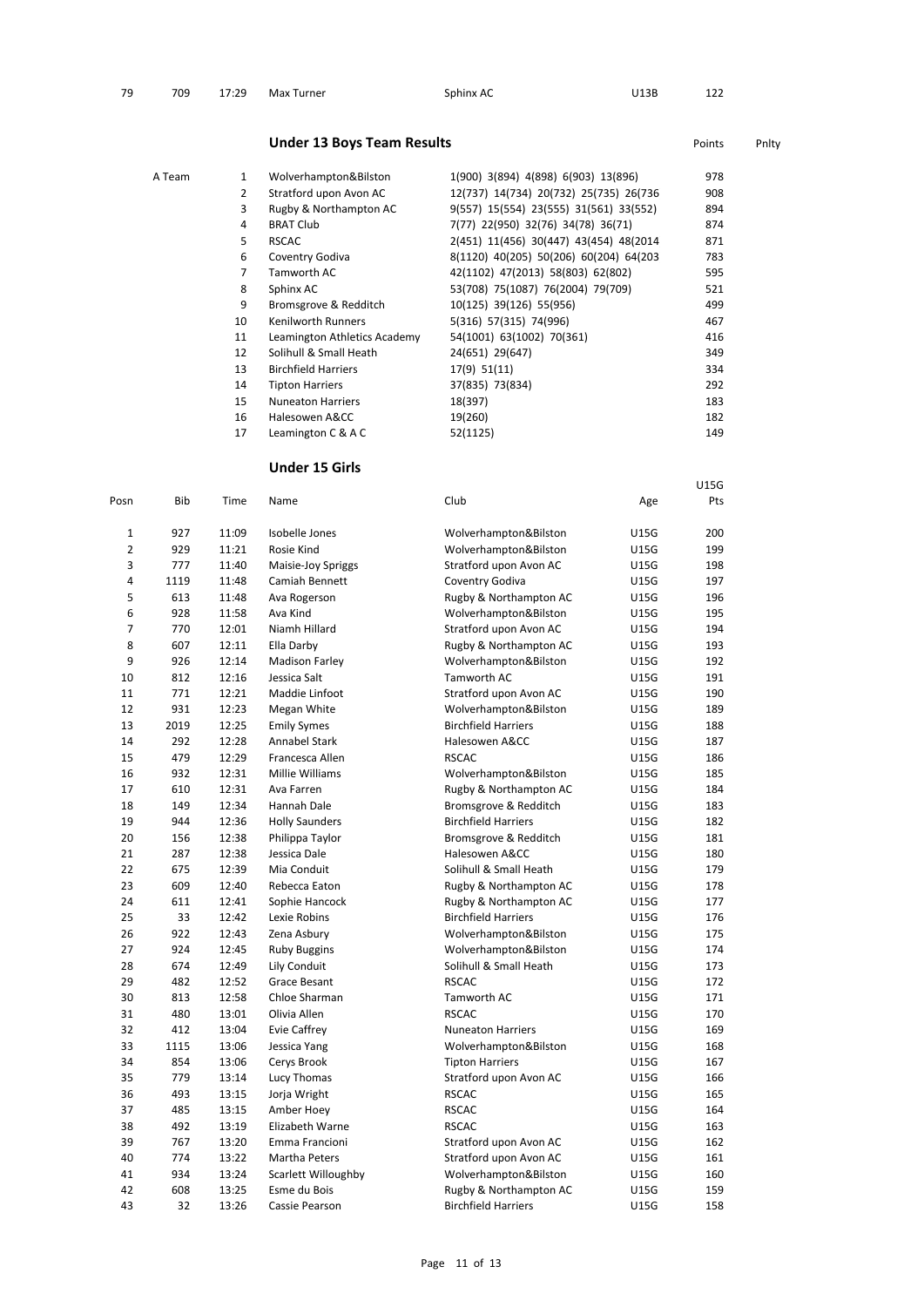| 44 | 225  | 13:28 | <b>Harriet Garnett</b>  | Coventry Godiva            | <b>U15G</b> | 157 |
|----|------|-------|-------------------------|----------------------------|-------------|-----|
| 45 | 227  | 13:35 | Antonia Wamala          | Coventry Godiva            | U15G        | 156 |
| 46 | 28   | 13:37 | Lucy Godwin             | <b>Birchfield Harriers</b> | U15G        | 155 |
| 47 | 766  | 13:47 | <b>Emily Cottam</b>     | Stratford upon Avon AC     | U15G        | 154 |
| 48 | 605  | 13:52 | <b>Tamara Cave</b>      | Rugby & Northampton AC     | U15G        | 153 |
| 49 | 765  | 13:58 | Alice Cottam            | Stratford upon Avon AC     | U15G        | 152 |
| 50 | 987  | 14:03 | Poppy Bentley           | Halesowen A&CC             | U15G        | 151 |
| 51 | 31   | 14:04 | Jenny O'Rourke          | <b>Birchfield Harriers</b> | U15G        | 150 |
| 52 | 487  | 14:09 | Lucy Rigby              | <b>RSCAC</b>               | U15G        | 149 |
| 53 | 94   | 14:12 | Aoife Gallagher         | <b>BRAT Club</b>           | U15G        | 148 |
| 54 | 486  | 14:15 | <b>Emily Lloyd</b>      | <b>RSCAC</b>               | <b>U15G</b> | 147 |
| 55 | 858  | 14:20 | Sarah Dudley            | <b>Tipton Harriers</b>     | <b>U15G</b> | 146 |
| 56 | 963  | 14:22 | Lal Soner               | Coventry Godiva            | <b>U15G</b> | 145 |
| 57 | 148  | 14:22 | <b>Megan Charles</b>    | Bromsgrove & Redditch      | U15G        | 144 |
| 58 | 490  | 14:24 | Mariah Taha             | <b>RSCAC</b>               | <b>U15G</b> | 143 |
| 59 | 229  | 14:24 | Ella Wilkinson          | Coventry Godiva            | U15G        | 142 |
| 60 | 224  | 14:26 | <b>Ruby Davies</b>      | Coventry Godiva            | <b>U15G</b> | 141 |
| 61 | 923  | 14:29 | <b>Bethany Bennett</b>  | Wolverhampton&Bilston      | U15G        | 140 |
| 62 | 681  | 14:29 | Ella Swann              | Solihull & Small Heath     | U15G        | 139 |
| 63 | 252  | 14:34 | Lexie Wood              | <b>DASH</b>                | U15G        | 138 |
| 64 | 612  | 14:51 | Tabitha Kimberley       | Rugby & Northampton AC     | U15G        | 137 |
| 65 | 763  | 14:56 | <b>Tilly Campbell</b>   | Stratford upon Avon AC     | U15G        | 136 |
| 66 | 990  | 14:58 | Evie Fairclough         | Halesowen A&CC             | U15G        | 135 |
| 67 | 773  | 15:18 | Ella Peeke              | Stratford upon Avon AC     | <b>U15G</b> | 134 |
| 68 | 95   | 15:23 | Lauren Hevey            | <b>BRAT Club</b>           | U15G        | 133 |
| 69 | 672  | 15:23 | Isla Barnes             | Solihull & Small Heath     | U15G        | 132 |
| 70 | 1026 | 15:27 | <b>Millie Cottrill</b>  | <b>Nuneaton Harriers</b>   | U15G        | 131 |
| 71 | 772  | 15:39 | Neve Nicholds-Trainor   | Stratford upon Avon AC     | U15G        | 130 |
| 72 | 855  | 15:48 | Sophie Brookes          | <b>Tipton Harriers</b>     | U15G        | 129 |
| 73 | 856  | 15:54 | Connie Chaney           | <b>Tipton Harriers</b>     | U15G        | 128 |
| 74 | 228  | 15:59 | Isabella White          | Coventry Godiva            | <b>U15G</b> | 127 |
| 75 | 489  | 16:13 | <b>Evie Sandland</b>    | <b>RSCAC</b>               | U15G        | 126 |
| 76 | 860  | 16:44 | Macy O'Donoghue         | <b>Tipton Harriers</b>     | U15G        | 125 |
| 77 | 962  | 19:14 | <b>Bailey Davenport</b> | Coventry Godiva            | <b>U15G</b> | 124 |

# **Under 15 Girls Team Results Points** Points Points Philty

| A Team |    | Wolverhampton&Bilston      | 1(927) 2(929) 6(928) 9(926) 12(931)     | 975 |
|--------|----|----------------------------|-----------------------------------------|-----|
|        | 2  | Rugby & Northampton AC     | 5(613) 8(607) 17(610) 23(609) 24(611)   | 928 |
|        | 3  | Stratford upon Avon AC     | 3(777) 7(770) 11(771) 35(779) 39(767)   | 910 |
|        | 4  | <b>Birchfield Harriers</b> | 13(2019) 19(944) 25(33) 43(32) 46(28)   | 859 |
|        | 5  | <b>RSCAC</b>               | 15(479) 29(482) 31(480) 36(493) 37(485) | 857 |
|        | 6  | Coventry Godiva            | 4(1119) 44(225) 45(227) 56(963) 59(229) | 797 |
|        |    | <b>Tipton Harriers</b>     | 34(854) 55(858) 72(855) 73(856) 76(860) | 695 |
|        | 8  | Halesowen A&CC             | 14(292) 21(287) 50(987) 66(990)         | 653 |
|        | 9  | Solihull & Small Heath     | 22(675) 28(674) 62(681) 69(672)         | 623 |
|        | 10 | Bromsgrove & Redditch      | 18(149) 20(156) 57(148)                 | 508 |
|        | 11 | Tamworth AC                | 10(812) 30(813)                         | 362 |
|        | 12 | <b>Nuneaton Harriers</b>   | 32(412) 70(1026)                        | 300 |
|        | 13 | <b>BRAT Club</b>           | 53(94) 68(95)                           | 281 |
|        | 14 | <b>DASH</b>                | 63(252)                                 | 138 |
|        |    |                            |                                         |     |

# **Overall Team Results - for all ages**

| 1              | Rugby & Northampton AC     | 6518 |
|----------------|----------------------------|------|
| $\overline{2}$ | Stratford upon Avon AC     | 6343 |
| 3              | <b>RSCAC</b>               | 6287 |
| 4              | Wolverhampton&Bilston      | 6059 |
| 5              | <b>BRAT Club</b>           | 5427 |
| 6              | Coventry Godiva            | 5148 |
| 7              | <b>Tipton Harriers</b>     | 4985 |
| 8              | <b>Birchfield Harriers</b> | 4785 |
| 9              | Solihull & Small Heath     | 4139 |
| 10             | Bromsgrove & Redditch      | 4119 |
| 11             | Tamworth AC                | 3658 |
| 12             | Halesowen A&CC             | 2927 |
| 13             | <b>Nuneaton Harriers</b>   | 2484 |
|                |                            |      |